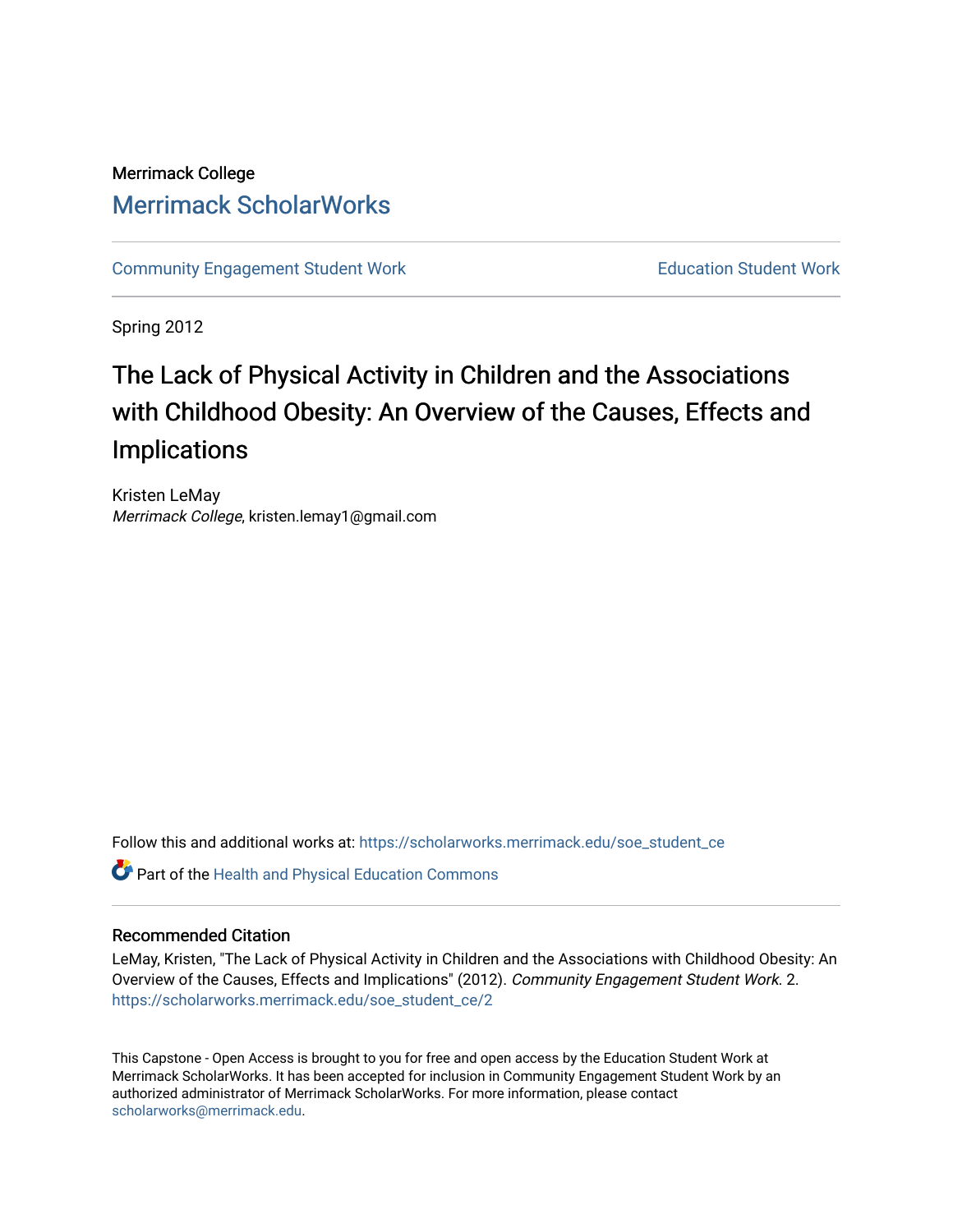# Running head: CHILDHOOD OBESITY

# **The Lack of Physical Activity in Children and the Associations with Childhood Obesity**:

An Overview of the Causes, Effects and Implications

Kristen LeMay

Merrimack College

May 2012

A capstone project presented to the faculty of the Graduate School of Education

In the Community Engagement Program at Merrimack College

In partial fulfillment of the requirements for the degree of a

Master's in Education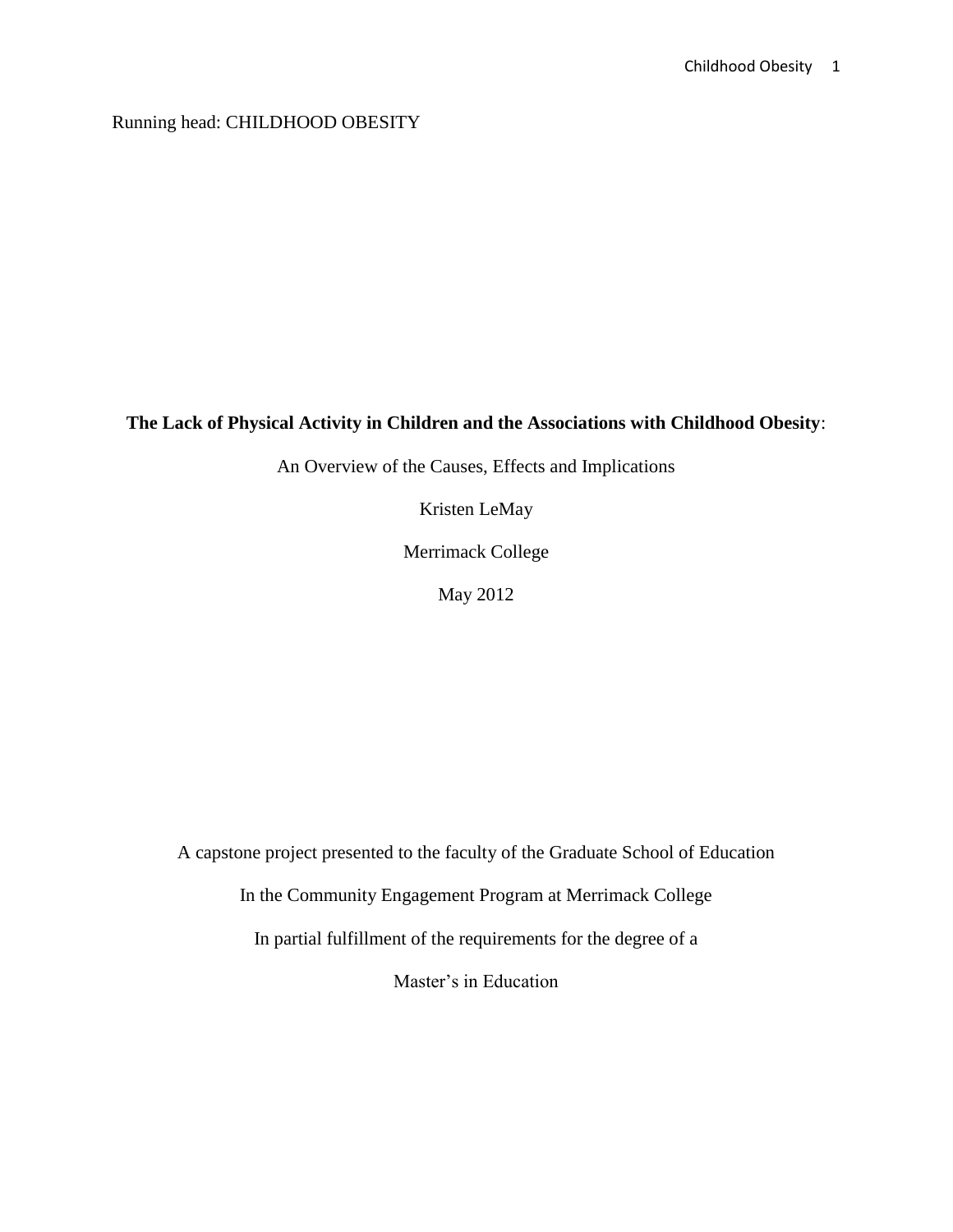#### **Acknowledgements**

I would like to dedicate this paper to the many people who have been with me throughout the year on my journey through this Master's Program at Merrimack College. I've had a very influential experience this past year and I wouldn't have been able to make it through without the help and support of my family, friends, peers, professors, and mentors.

To Dr. Audrey Falk and my Community Engagement cohort: I would like to thank you for creating such a great learning environment in our classes, where I acquired a well of new knowledge on various community issues in our society, which eventually sparked my interest in the topic of my paper.

To Dr. Kyle McInnis, Professor Kevin Finn, and the Active Achievers group: I would like to thank you all for the amazing opportunity you've given me to gain experience working with the children at the YMCA in Lawrence. The topic of my paper is inspired by the research I did at my fellowship site and from the experiences I had working at the afterschool with the Active Achievers team at the program at the Lawrence YMCA.

To my family and friends: I want to thank all my family and friends for being supportive of me and always being there for me when I needed to talk or vent. There have been many times this year when I was stressed out and just wanted to give up, but it was the positive, motivational comments I received from my family and friends that helped get me through the challenging times over the course of the year.

Thanks again everyone and I hope you enjoy reading this paper, as much as I enjoyed writing it!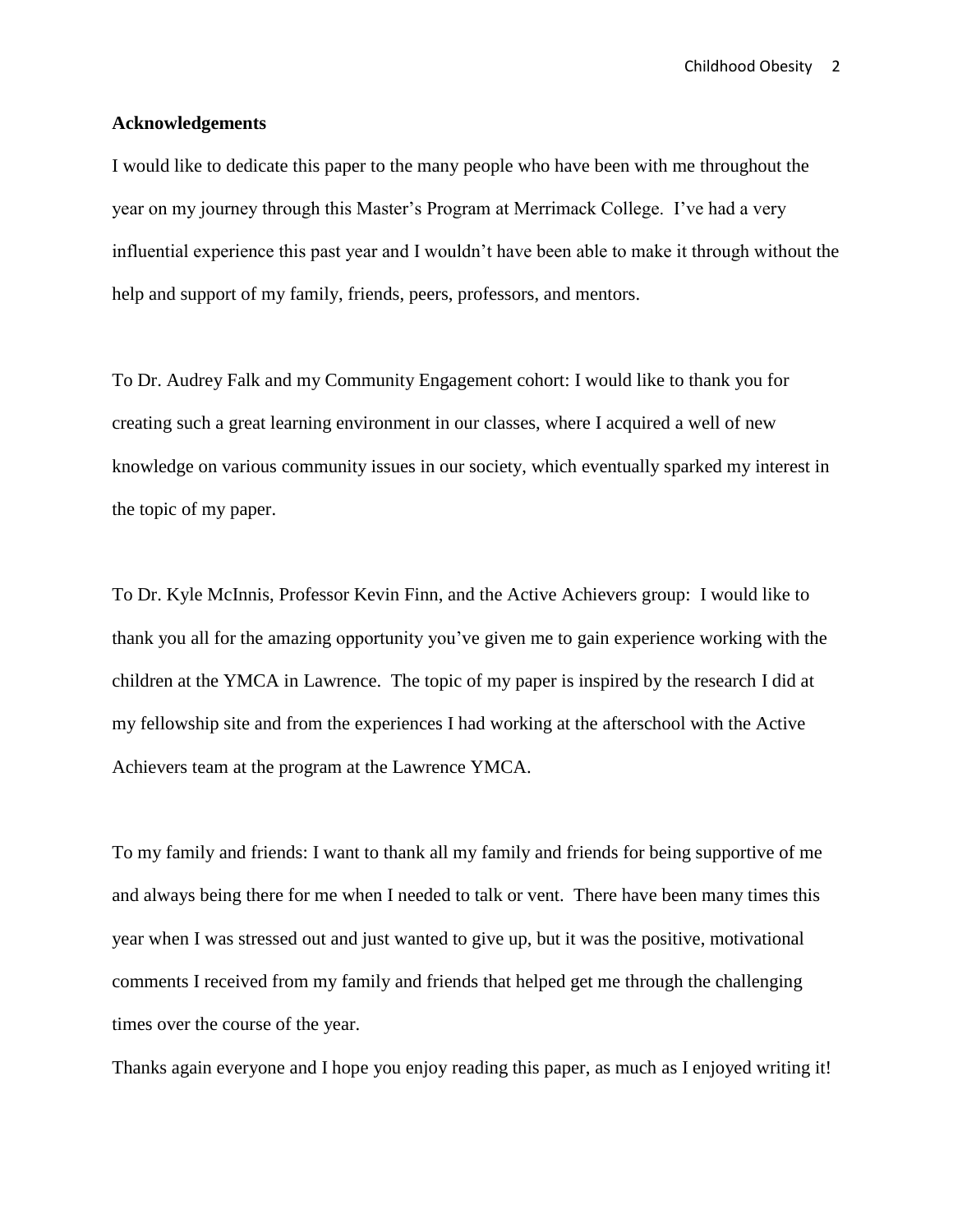#### Executive Summary

For the capstone project, this paper will explain specific questions relevant to community engagement and the author has done extensive research to answer these questions in an extensive literature review of these findings. The fellowship experience this past year has been an amazing inspiration, and the author of this paper decided to link their experiences from this to the capstone. The childhood obesity epidemic, which is rampant in our society today, is the overarching topic of this capstone project.

#### Areas of Research

Research Questions: What is the definition of obesity? What are the causes and effects of childhood obesity? Why are children today much more obese than in the past? What can be done in the near future to prevent childhood obesity? What are some recommendations for change?

There are two paths with extensive research that the author could have taken as an approach to this topic: children's nutrition or children's physical activity. The capstone paper will include a little bit of both, but is mainly focused on the issue of the amount of physical activity children in our society are getting on any given day, and the factors affecting this.

#### General Overview

Childhood obesity has more than tripled in the past thirty years in the United States, while educational performance has decreased among the world rankings. There has now been an emphasis on personal fitness and education must be implemented on today's youth in order to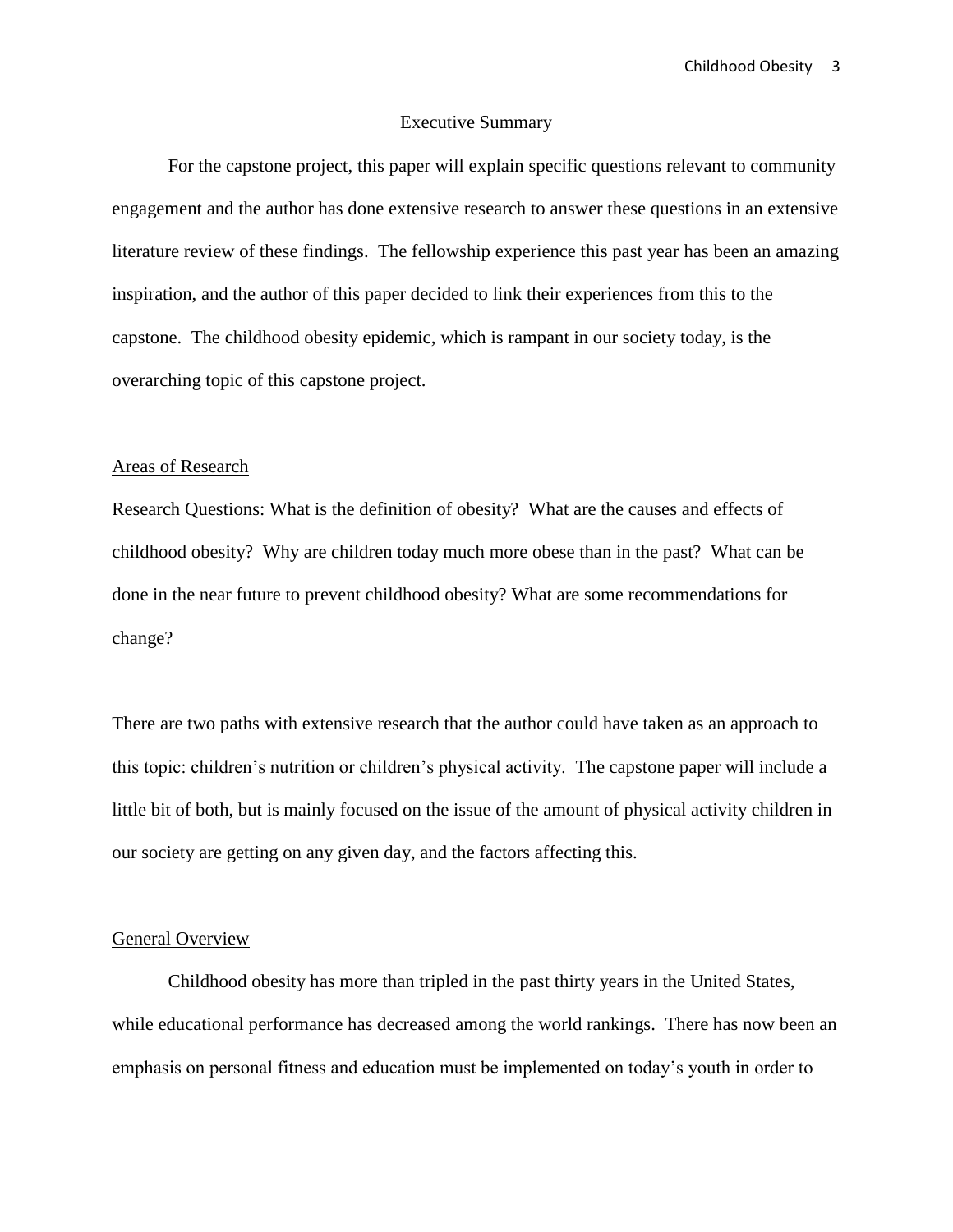promote a healthier, educated population. This paper will seek to describe the main causes and effects of childhood obesity, while explaining the detrimental health risks, as well. There will be a general overview of the history of physical education in the United States from the very beginning up until today, to show how much it has decreased in school systems across the nation. There will also be a description of the trends in socioeconomic status, ethnicity, and the media, explaining some of the negative effects they have on children's physical activity.

The implications section will present initiatives that have been created to help prevent the problem of childhood obesity. Michelle Obama's "Let's Move" initiative, the NFL's "Play60," Dr. Kyle McInnis and Professor Kevin Finn's Active Achiever's program, and a proposal for a new initiative will be discussed. Correspondingly, changes in governmental regulations in school systems regarding childhood obesity will appear in this section as well.

The limitations of the research and areas that need more data collection or significant results will be included towards the end, and the conclusion will wrap up the findings of the entire capstone paper.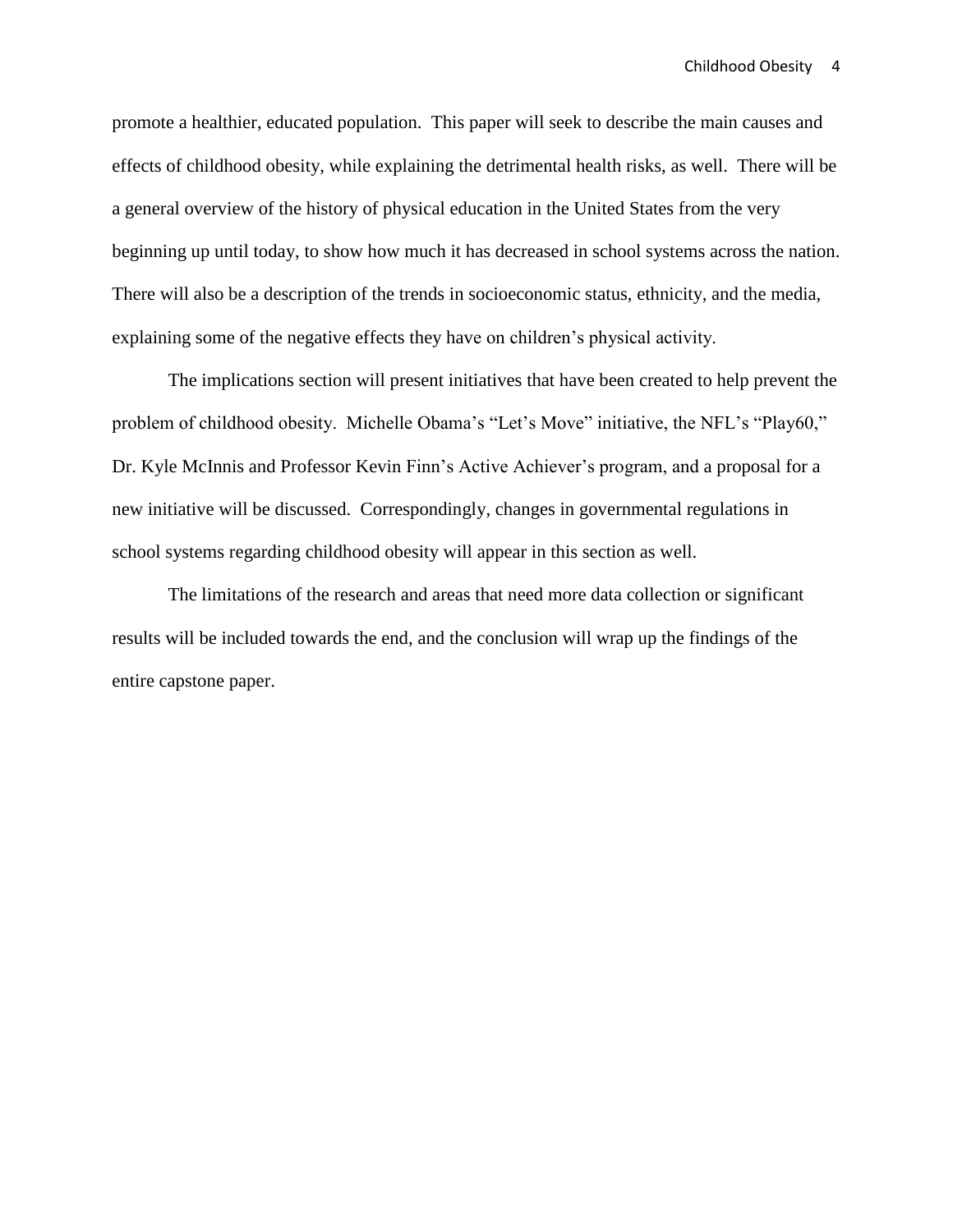| <b>Table of Contents</b> |
|--------------------------|

| Overview of Childhood Obesity            |             |
|------------------------------------------|-------------|
| Methods                                  | Page 7      |
| History of Physical Education in Schools | Pages 7-10  |
| Physical Education in Schools Today      | Pages 10-11 |
| What is Obesity?                         | Pages 11-12 |
| <b>Health Risks</b>                      | Pages 12-14 |
| <b>Economic Afflictions</b>              | Pages 15    |
| Socioeconomic Status                     | Pages 15-18 |
| Role of the Media and Technology         | Pages 18-21 |
| Initiatives to help Change               | Page 22     |
| Exergaming                               | Pages 22-23 |
| Let's Move!                              | Pages 23-24 |
| NFL's Play 60                            | Pages 24-25 |
| <b>Active Achievers</b>                  | Pages 25-27 |
| Proposal for Change                      | Pages 27-32 |
| Limitations                              | Page 33     |
| Conclusion                               | Pages 33-34 |
| References                               | Pages 35-37 |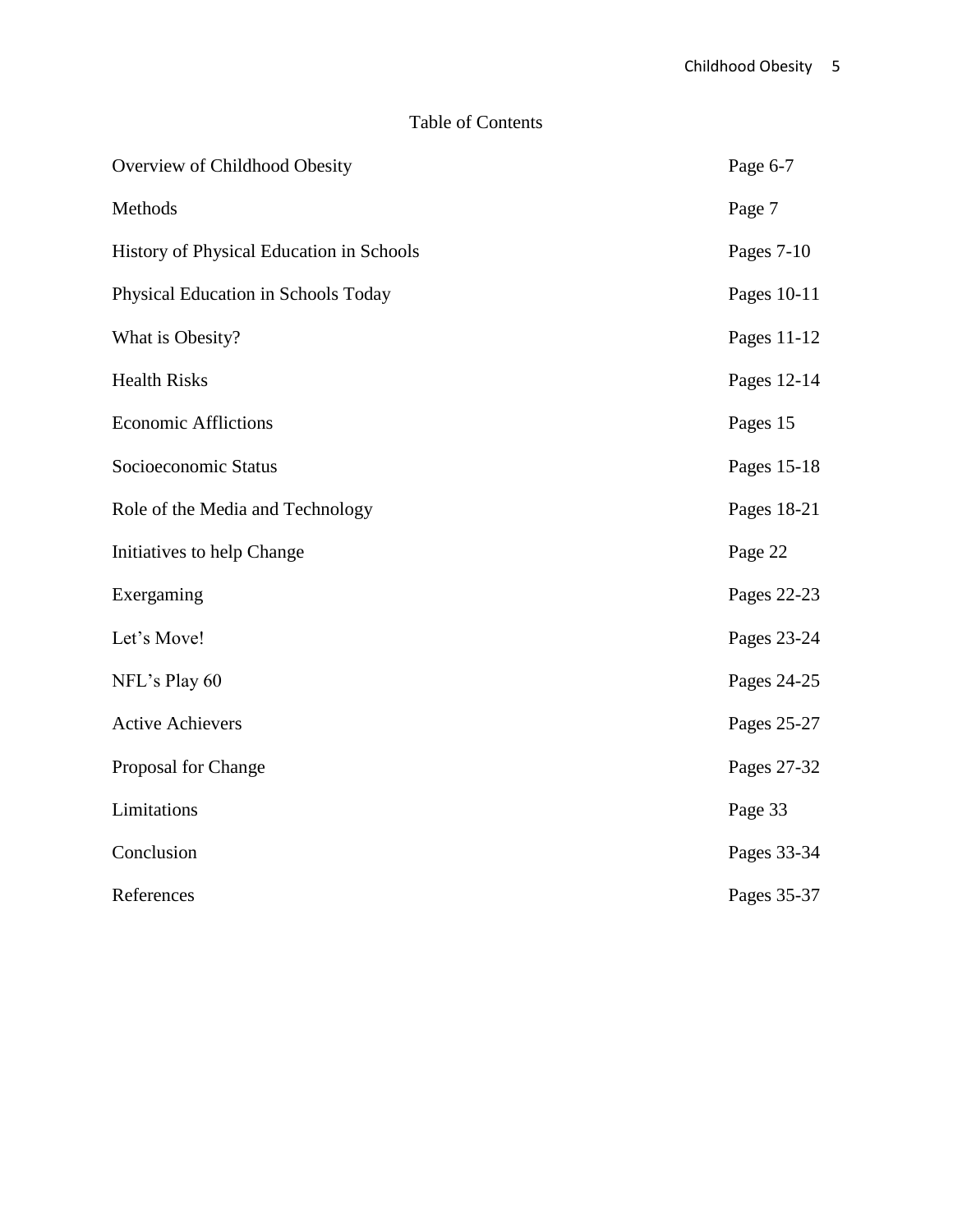The Lack of Physical Activity in Children and the Associations

with Childhood Obesity: An Overview of the Causes, Effects and Implications

Researchers have recently noted that childhood obesity has become a major epidemic in the United States today. The United States has one of the highest rates of overweight and obesity in the world, ranking in the top three. Recent national data shows that 16% of U.S. children are obese (Sacheck & Clark, 2008). From 1980 to 2004, the prevalence of overweight and obesity in children has more than tripled, rising from 5% to 15% (ACSM, 2005). The percentage of children aged 6–11 years in the United States who were obese increased from 7% in 1980 to nearly 20% in 2008. Similarly, the percentage of adolescents aged 12–19 years who were obese increased from 5% to 18% over the same period (CDC, 2011).

The health and well-being of children across the U.S. is being threatened because of this issue. One of the leading causes of this significant increase in weight among children and adolescents is that there is an excess of caloric intake compared with calorie expenditure (Wechsler, McKenna, Lee, & Dietz, 2004). Along with their unhealthy eating habits, children are not getting enough physical activity. According to the Center for Disease Control, children should be getting at least sixty minutes of physical activity a day (2011). However, despite the many health benefits associated with regular physical activity, countless children and adolescents do not participate in physical activity for sixty minutes or more each day (CDC, 2011). There are many factors, such as: a lack of physical education in schools, a family's socioeconomic status, the role of the child's parents, and the role of the media and technology, that may be the underlying causes of the childhood obesity epidemic and each will be discussed further throughout this paper.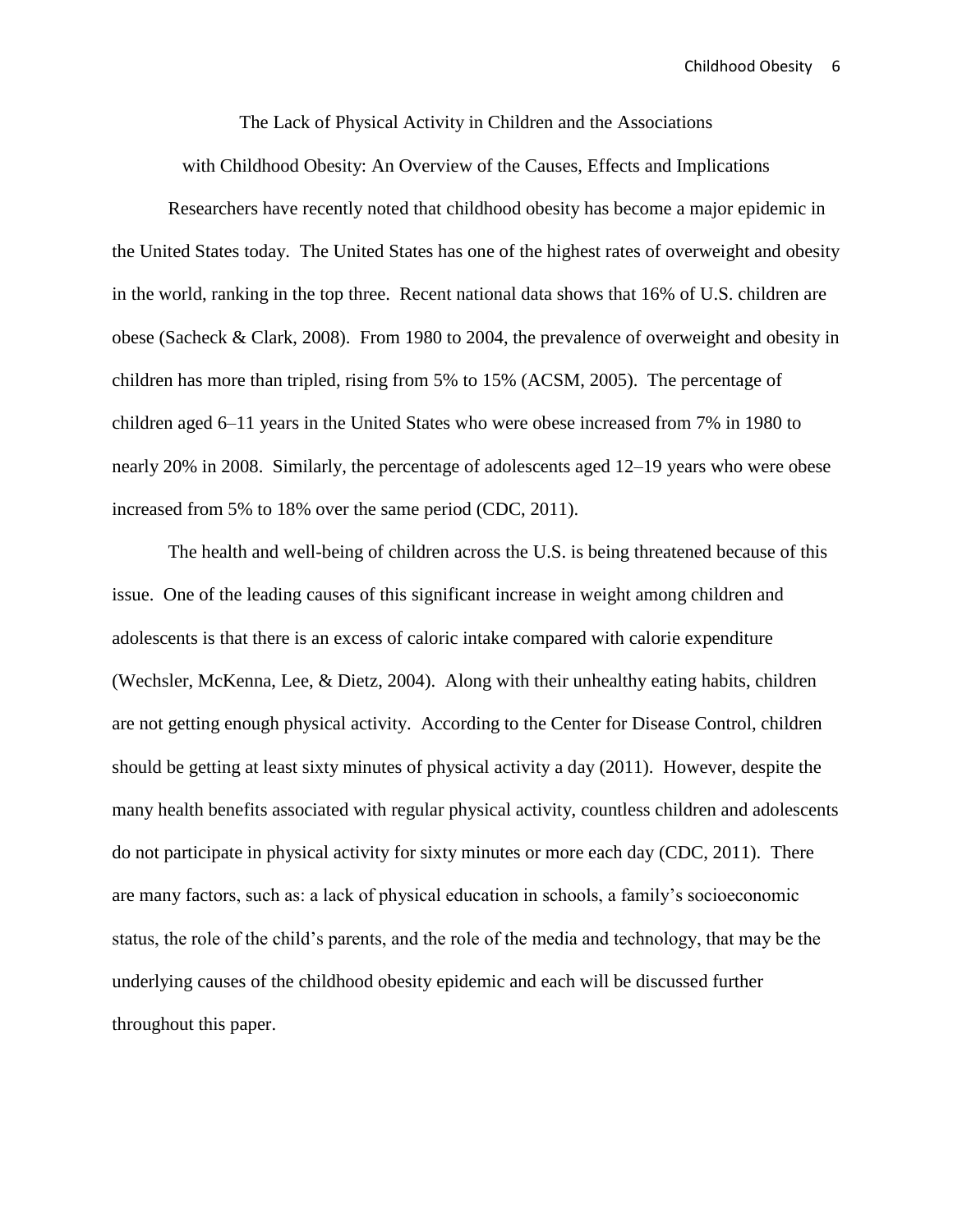#### *Methods*

This literature review was composed in order to show the dramatic change in physical activity in today's youth, compared to the past, but also to display the facts regarding why obesity is a major problem in today's society. The paper will focus on answering each of the following research questions: What does it mean to be obese? What are the causes and effects of childhood obesity? Why are children today much more obese than in the past? What can be done in the near future to prevent childhood obesity? What are some recommendations for change?

The literature found throughout this paper was extensively researched using Google Scholar. The Center for Disease Control and Prevention and the American College of Sports Medicine were two websites with comprehensive data that were used throughout this paper. In order to gain information and knowledge on the topics discussed in this literature review, some of the various themes that the author searched were, "childhood obesity," "childhood obesity and physical activity," childhood obesity and socioeconomic status," "childhood obesity and the role of the media," "childhood obesity and the role of technology," "physical education in school systems across the United States," and "physical education and academic enhancement." Based on the research, there will be a proposal for change included at the end of the literature review. By using the websites mentioned above, along with searching the previously mentioned terms into Google Scholar, the author was able to produce an exemplary overview of the childhood obesity epidemic in the United States.

#### *History of Physical Education in Schools*

There has been a drastic change in the prevalence of physical education programs in American schools beginning in the 1700's up to the year 2012. Originating in the late 1700's,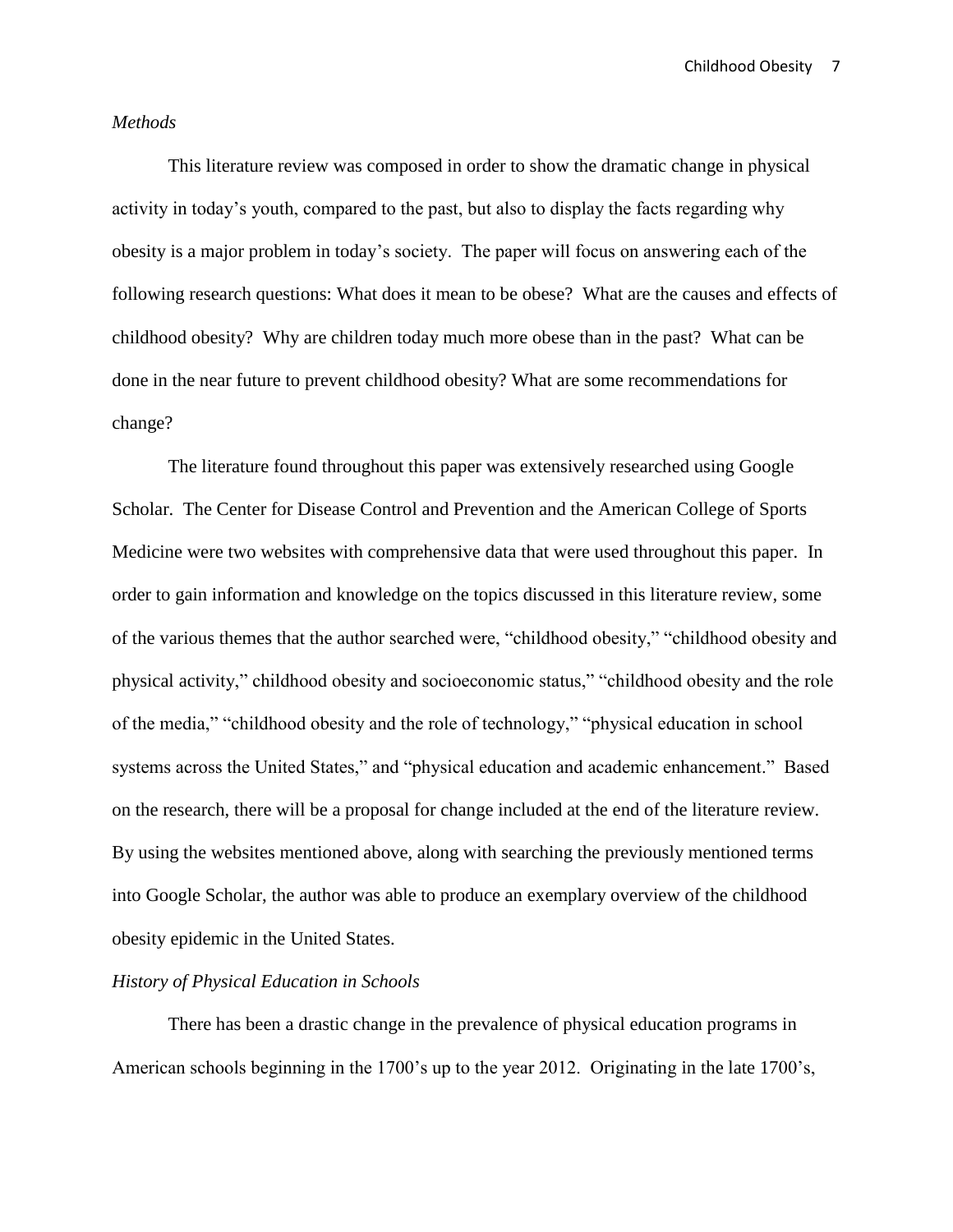physical education was first introduced to the United States by three countries: Germany, Sweden, and England (Boyce, 2001). German immigrants conveyed the fitness aspect of physical education to Americans by pioneering the first gymnastic training routines, such as the side horse, parallel and horizontal bars. The Swedes brought a different approach to the table, engaging Americans in a system of exercises that promoted health through various movement patterns. The English had their own way of doing things, as well, as they stressed the importance of moral development through the participation in numerous sports and games (Boyce, 2001). Germany, Sweden, and England each had very different philosophies, but they were all utilized in the creation of the physical education program in the United States. These three countries greatly influenced America's physical education initiative, and the U.S. adopted ideas from each of them, which later became the foundation for the physical education program in the United States.

The 1800's marked the first point where physical education was included in schools across America. The Round Hill School, a private school established in 1823 in Northampton, Massachusetts, was the first to include physical education as a part of the curriculum (Boyce, 2001). Due to the European influence, physical education programs consisted of a series of structured exercises that children could perform in the classroom. Then, one year later, in 1824, Catherine Beecher, who was an advocate of promoting the inclusion of daily physical education in public schools, incorporated calisthenics in her school's curriculum becoming "the first American to design a program of exercise for American children" (Lumpkin, p. 202). A combination of games and calisthenics evolved and became the first scheduled physical education activity offered in some U.S. schools (Lee, 1983).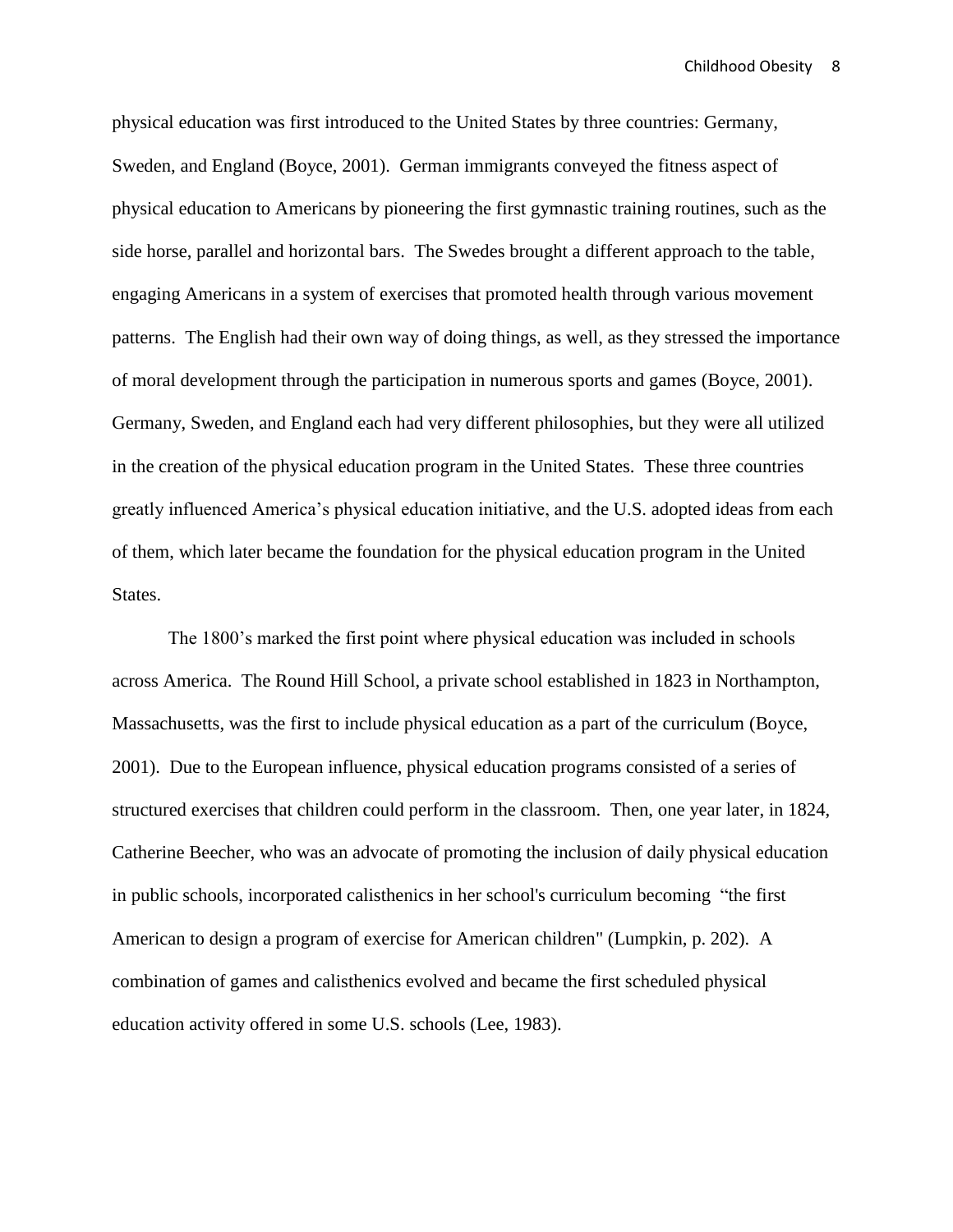Throughout the 1800's and into the early twentieth century, physical education became very popular in American schools. Several educational psychologists, including John Dewey, supported the idea that physical activity played an important role in a child's ability to learn and develop. Dewey was an instrumental leader of the American education system in the twentieth century (Finn, 2012). He was well known for his support of integrating physical activity into learning and therefore was supportive of teaching games and sports in school (Dewey, 1944). Dewey argued that physical education contributed to the physical well-being of children, as well as to their social, emotional, and intellectual development (Dewey, 1944). Many educators came to realize that physical education not only benefitted the health and well-being of children, but it also assisted in the development of moral reasoning skills, which is why it became a significant component in schools across the United States. None of this evolvement would have been possible without the influences of Germany, Sweden, and England, who propelled the United States in this direction. Because of this, in the 1920's, many states began passing laws requiring physical education in schools (Boyce, 2001).

The United States went through some difficult times in the early 1900's, with the Great Depression occurring and the various wars. The changes that transpired in society at this time were reflected in the physical activity programs because throughout World War II, the emphasis in physical education shifted from games and sports to physical conditioning, in order to prepare the nation's youth for combat (Boyce, 2001). By 1950, the President's Council of Physical Fitness had been created because there was a study done by Kraus-Weber, showing that American children were far less fit than European children (Boyce, 2001). The President's Council of Physical Fitness' mission, which is still in place today, is "to engage, educate and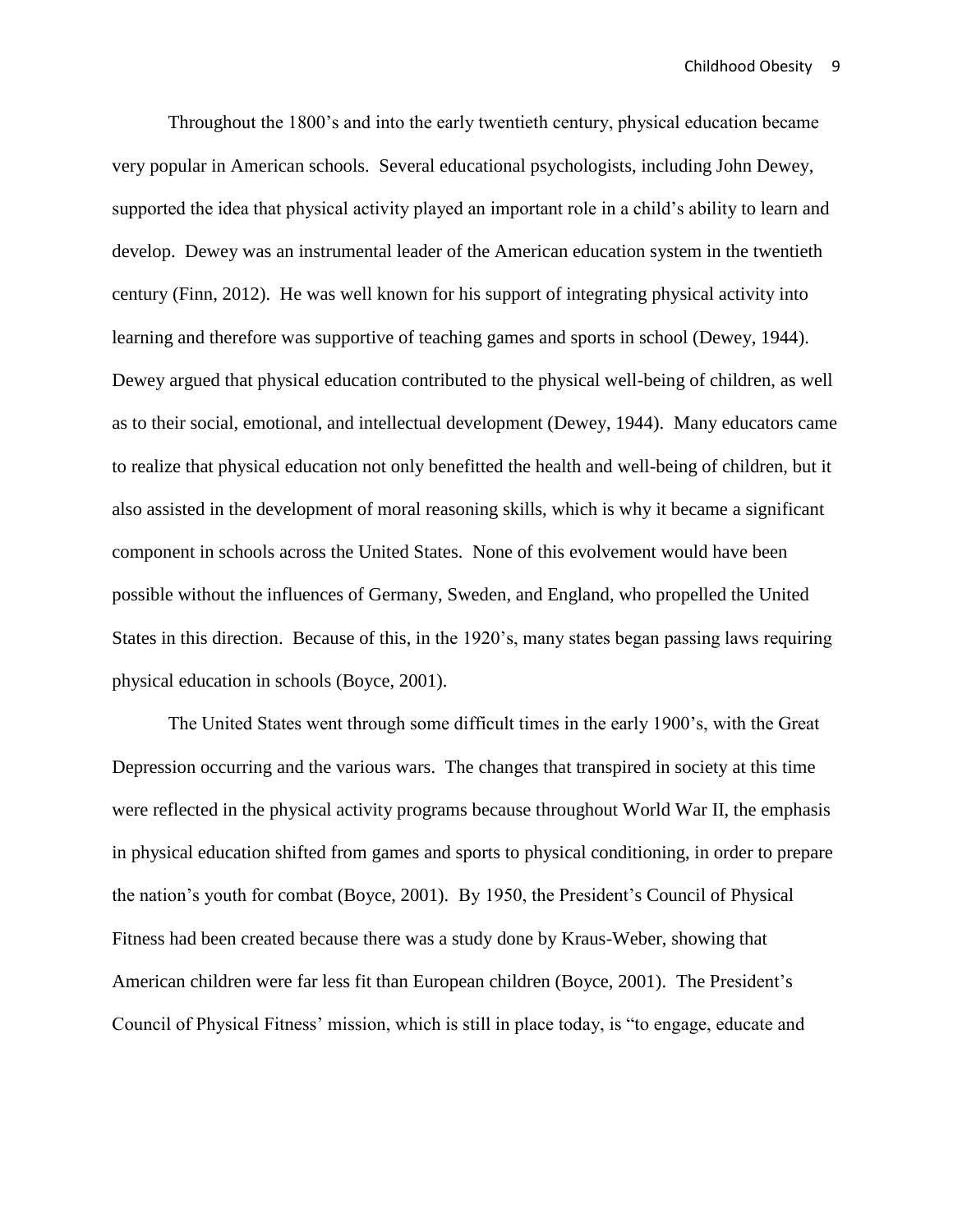empower all Americans across the lifespan to adopt a healthy lifestyle that includes regular physical activity and good nutrition" (PCFSN, 2012).

Today, many physical education programs emphasize overall fitness, which is often times referred to as wellness, as well as skill development (Finn, 2012). However, since the 1970's the number of schools offering daily physical education has drastically decreased. Statistics from the Center of Disease Control (1995) show a major drop in daily physical education in schools across the United States, from 43% in 1991 to 25% in 1995. During the past decade, the number of U.S. high school students attending daily physical education classes dropped from 42% to 29% (Villaire, 2012). According to a study done by Lee, Burgeson, Fulton, & Spain in 2006, few schools were found to provide daily physical education for students in all grades in the school for the entire school year. The researchers found that 3.8% of all elementary schools, 7.9% of all middle schools, and 2.1% of all high schools provided daily physical education for students for the entire school year (Lee, et al., 2006).

#### *Physical Education in Schools Today*

Currently, many schools are faced with the challenge to improve standardized test scores in Mathematics, English, and Science. There is a constant pressure on teachers to prepare their students for tests, such as the MCAS or the SAT's, which means that there is a generalized focus in these content areas (Finn, 2012). Because of this, physical education, recess, and physical activity breaks have been reduced and in some cases have been totally eliminated. In 2007, only 53.6% of U.S. high school students reported that they attended physical education class at least one day per week and less than 30% indicated that they participated in daily physical education (CDC, 2007). In 2006, only 57% of elementary school districts required schools to provide recess for students. According to Lee et al. (2006), only 16% of school districts required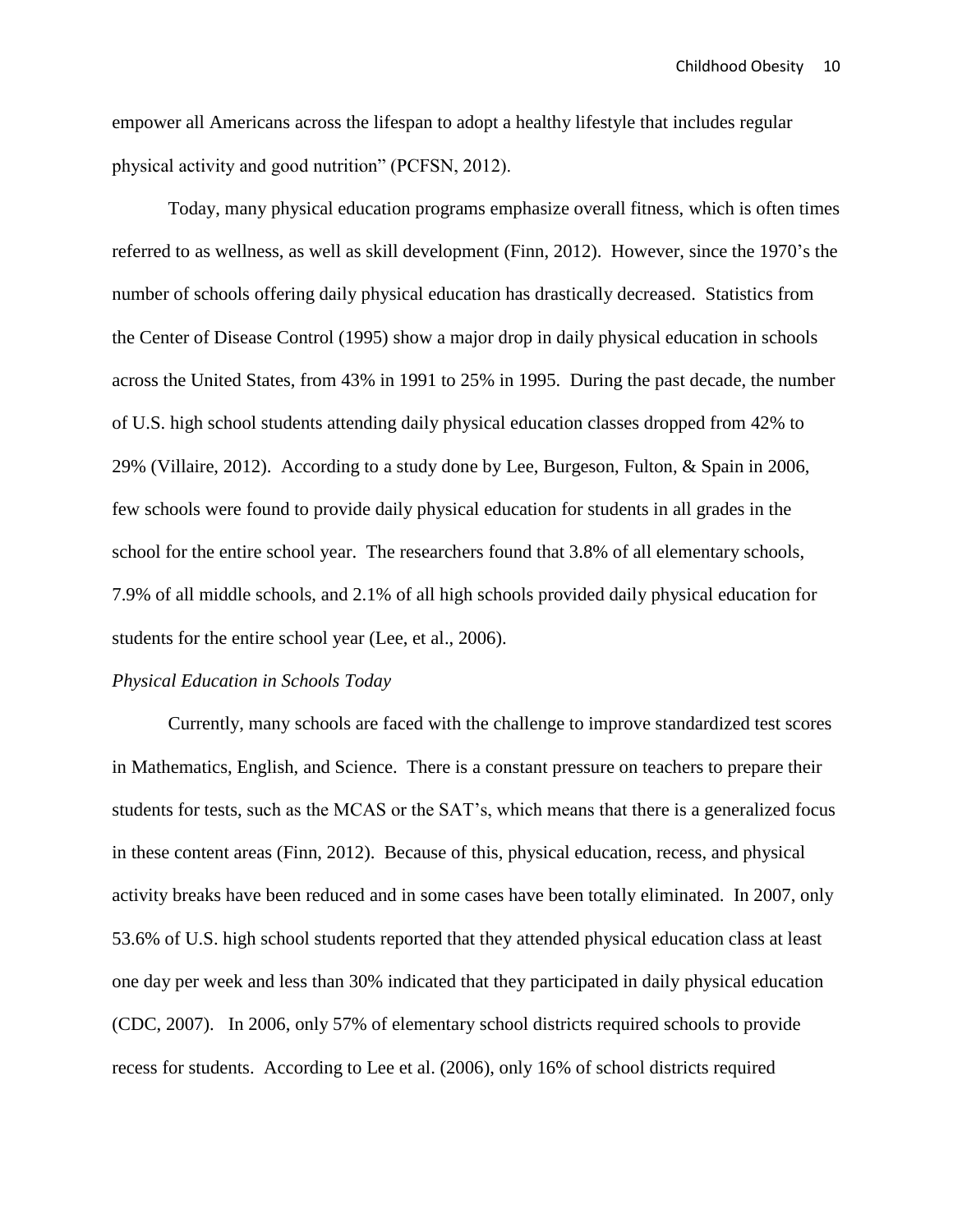elementary schools, 10% required middle schools, and 4% required high schools to provide regular physical activity breaks for students.

According to the National Association for Sport and Physical Education (NASPE), the nation's largest organization for physical education teachers, nearly half of all students and 75% of high school students do not attend any physical education classes (2009). Judith Young, who is the executive director of NASPE, asserts that schools cut gym classes for lack of funding, but these cuts can also result from time constraints that develop with the addition of new curriculum (2009). There has been a recent push for higher educational standards and in harsh economic times, physical education may be the first to go (Villaire, 2012). Unlike in the past, structured physical activity and physical education class is not as prominent in schools, which may be one of the leading factors in the childhood obesity epidemic.

#### *What is Obesity?*

According to the Center for Disease Control and Prevention, overweight is defined as "having excess body weight for a particular height from fat, muscle, bone, water, or a combination of these factors" (2011). Having a BMI at or above the 85th percentile and lower than the 95th percentile of the same age and sex classifies a child as overweight. The CDC defines obesity as "having excess body fat." When a child has a BMI at or above the 95th percentile of the same age and sex, he/she is obese [\(CDC,](http://www.cdc.gov/healthyyouth/obesity/facts.htm) 2011). A person whose weight is 20% or more above normal weight is considered obese, and unfortunately many children fall into this category. According to the American College of Sports Medicine, when a person consumes more calories than they are expending, this creates an energy imbalance, which causes people to become overweight and obese (2005). Therefore, when children are living a very sedentary lifestyle and not expending enough energy, to burn the excess calories through some form of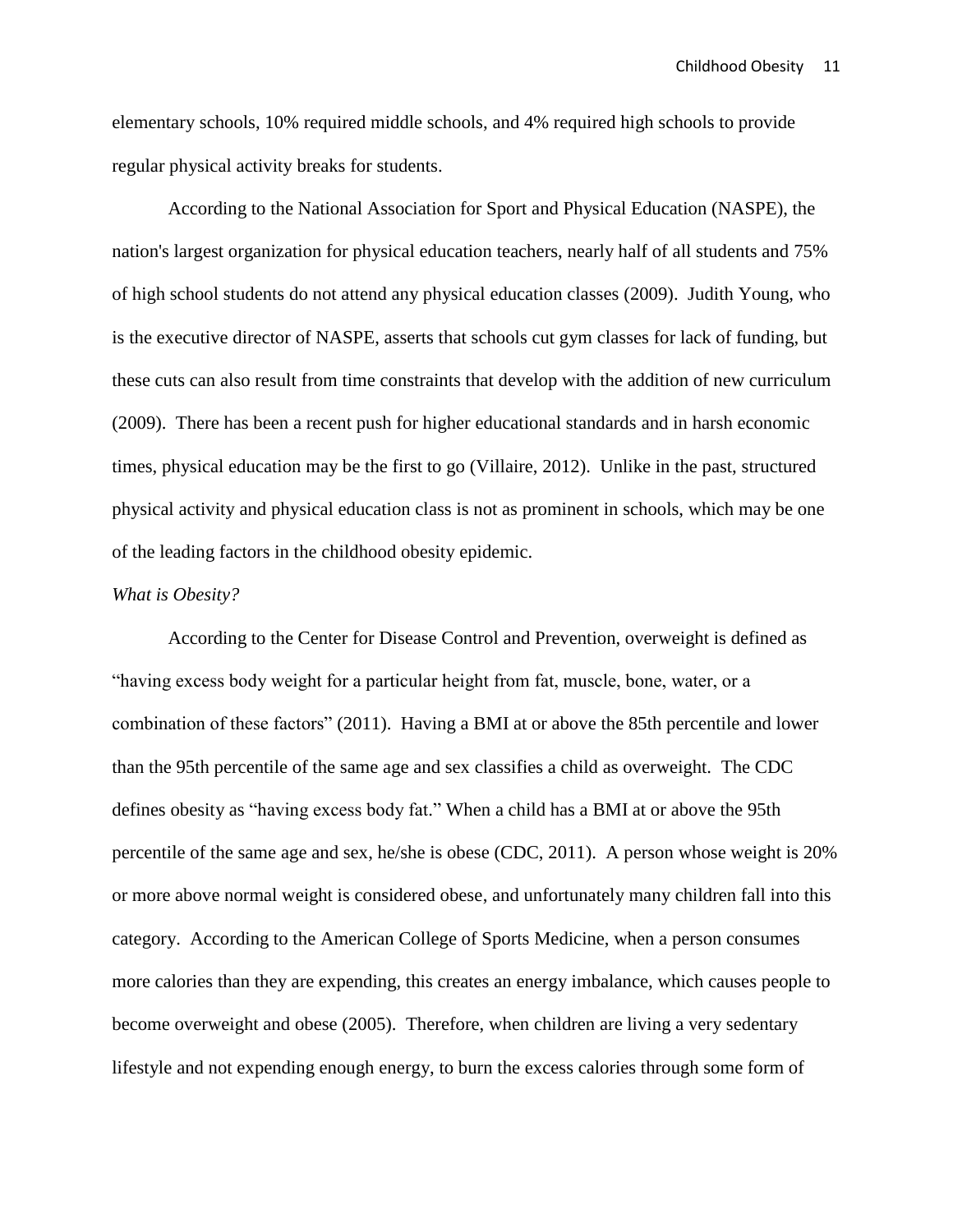physical activity, this leads to an increased fat storage in the body (ACSM, 2005). Childhood obesity has become a major problem in the United States in the past few years. Researchers have come to the conclusion that there is now a generation of children who might not outlive their parents due to overweight and obesity, unless the trend is reversed (ACSM, 2005).

#### *Health Risks*

Overall, being obese is not healthy. Poor nutrition and a lack of physical activity, along with other factors can cause a person to become obese. Not only can obesity affect a person's physical health, it can negatively impact their social, behavioral, and mental health, as well (Argon, Berends, Ellis, & Gonzalez, 2010). Obesity greatly affects children's health with complications that could lead to: high cholesterol, high blood pressure, type 2 diabetes, cardiovascular disease, sleep apnea, and orthopedic problems. In addition, psycho-social problems such as low self-esteem and teasing from peers can cause lifelong damage to children (ACSM, 2005). Obese children have a high risk of developing diabetes and cardiovascular disease when compared to children of normal weight (Sacheck & Clark, 2008). Overweight and obese children are also more likely to become overweight and obese adults. The odds of becoming an obese adult more than double for children under ten years old with one or more obese parents (Sacheck & Clark, 2008). When both parents are obese, the children have an 80% chance of being obese.

There are medical disorders that can cause obesity, but less than 1% of all obesity is caused by physical problems (AACAP, 2011). Some of the causes of childhood obesity include: poor eating habits, overeating or binging, lack of exercise, family history of obesity, medical illnesses (endocrine, neurological problems), medications (steroids, some psychiatric medications), stressful life events or changes (separations, divorce, moves, deaths, abuse), family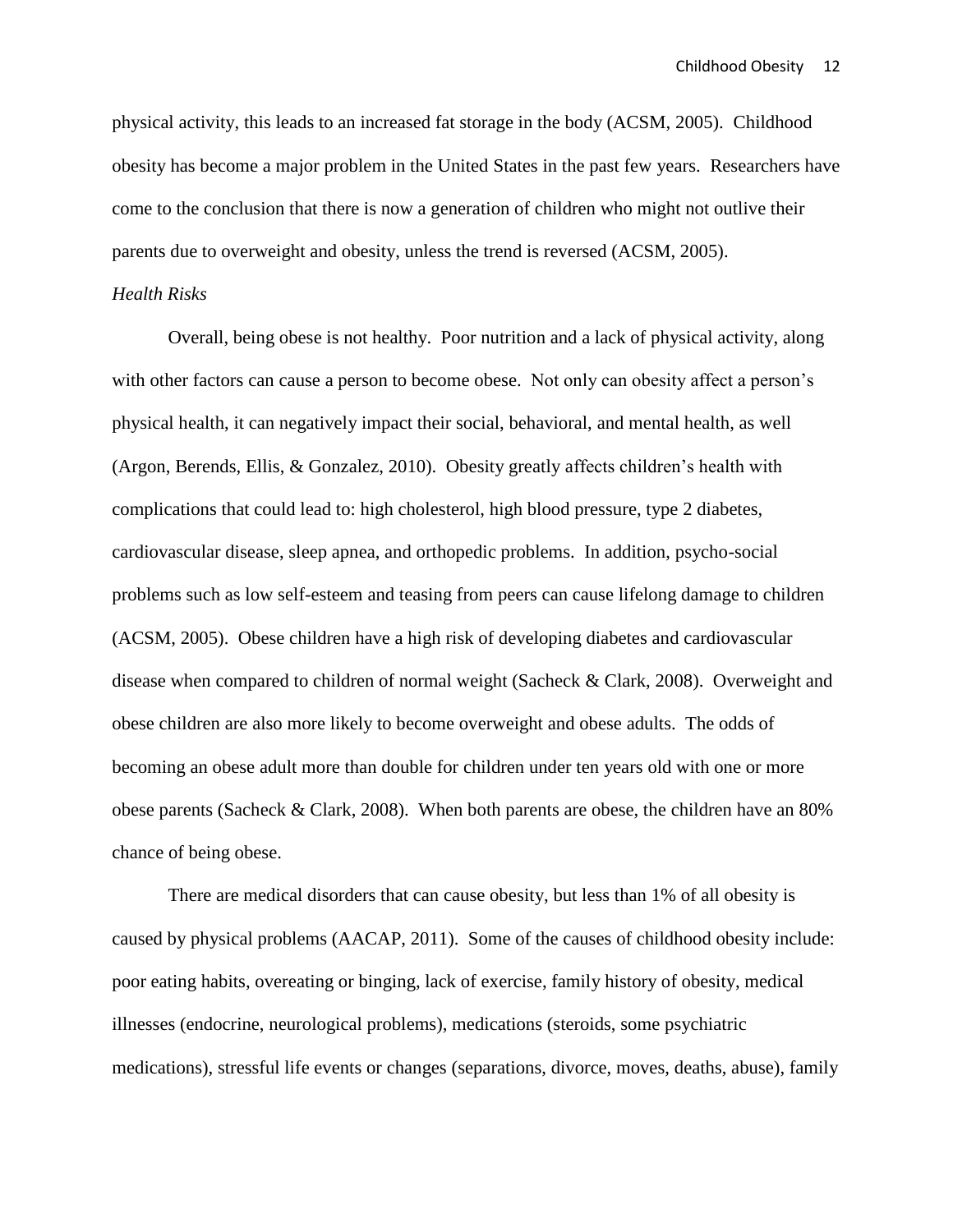and peer problems, low self-esteem, and depression or other emotional problems (AACAP, 2011). Overweight adults can develop all of these same types of diseases and risk a high rate of mortality from the diseases.

It can be very stressful for a child to go through life being obese. There are not only health issues, but social issues, such as getting made fun of at school, having no friends, or not being physically able to participate with other peers during recess. Overweight and obese children are often targets for discrimination (Let's Move, 2010). The psychological stress of social stigmatization can cause low self-esteem which can also affect academic functioning (Let's Move, 2010). While research is still being conducted, there have been some studies done showing that obese children are not learning as well as those who are not obese (Let's Move, 2010).

On top of all the other health issues that can occur from being obese, stress can take a toll on the body. Having too much stress in life is not healthy, because stress causes a biological reaction, which turns on the sympathetic nervous system (Feldman, 2008). When certain stress hormones like cortisol, epinephrine, and norepinephrine are secreted by the adrenal glands, this causes a rise in heart rate, blood pressure, respiration rate, and sweating (Feldman, 2008). In his 2008 textbook, Feldman describes how with the continuous exposure to stressors, the body becomes more and more susceptible to being able to deal with stress.

There are many negative consequences of being overstressed. It has been proven that headaches, backaches, skin rashes, indigestion, chronic fatigue, and the common cold can result from being over stressed (Feldman, 2008). When the stress hormones are constantly being secreted, the heart, blood vessels, and other body tissues may deteriorate (Feldman, 2008). As a result, the immune system becomes weaker, more susceptible, and its ability to fight off germs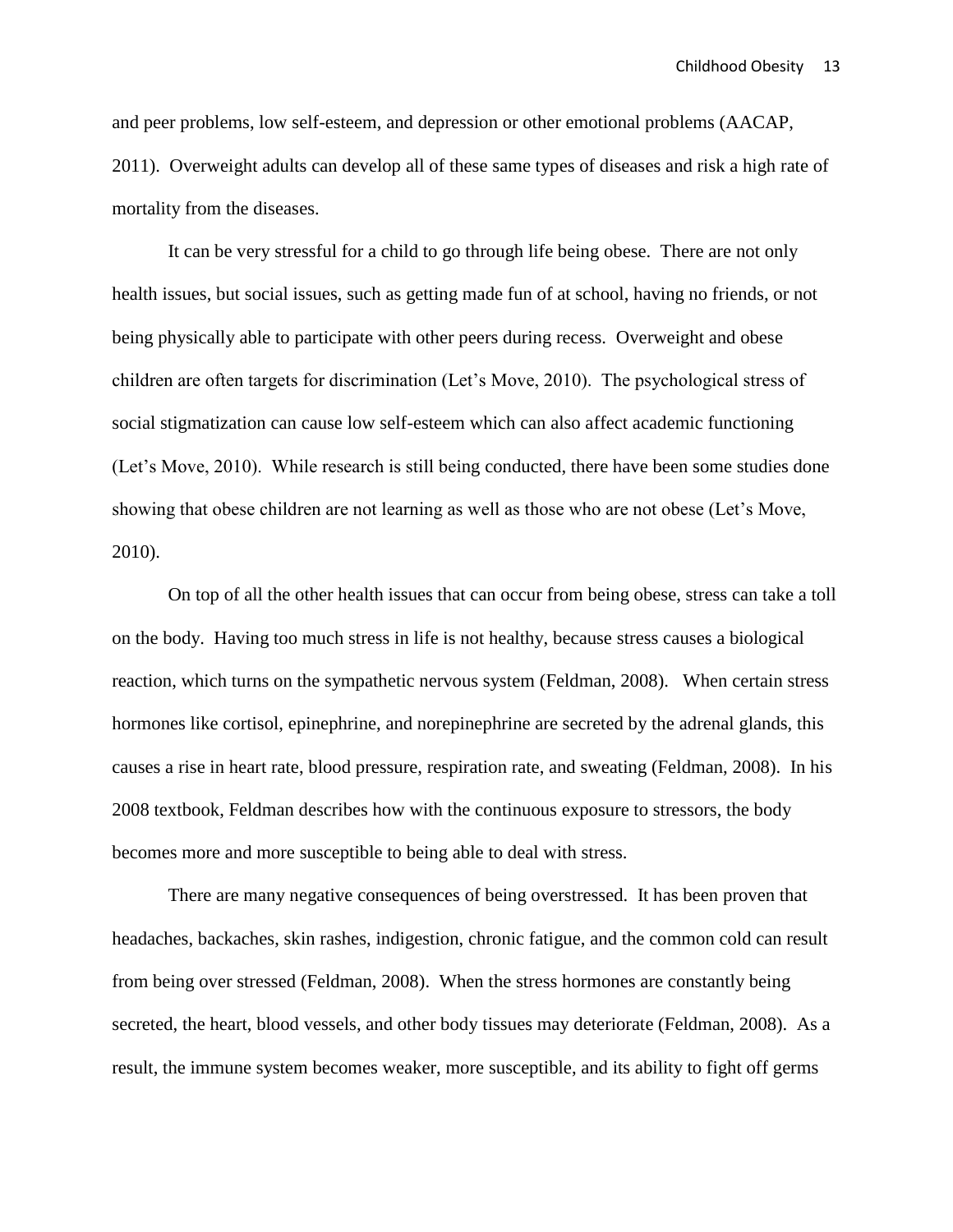and infections declines. In their research, Sacheck and Clark found that severely obese children have been shown to be absent up to four times more often than healthy weight students (2008). The combination of being absent from class and being sick can lead to a decrease in academic performance and it has been shown that overweight youth have significantly lower test scores than healthy weight children (Sacheck & Clark, 2008). There are many health risks that could occur with being an obese child; however, they could all be prevented if the child ate healthy and was physically active.

#### *Economic Afflictions*

Not only can obesity cause physical and mental health issues, it can create devastating economic problems. In 2000, the total cost of obesity, which included medical costs, the value of wages lost by employees who were unable to work because of illness, disability, or premature death, in the United States was a staggering \$117 billion (Wechsler et al., 2004). Health costs have skyrocketed in the past few years, which is not ideal for the future. As more and more people are becoming obese, medical costs will continue to increase. The national estimated cost for obesity-related hospitalization of children was \$127 million in 2008. Medical expenditures for overweight and obese children are \$180-\$220 more than expenditures for a healthy child. There was a study done on adolescents who were insured through North Carolina Medicaid, and their medical expenditures were 25% greater for obese adolescents and 33% for overweight adolescents, compared to those who were of healthy weight (Sacheck & Clark, 2008). People are spending large amounts of money on medical expenses now, and these costs are expected to increase with the growing prevalence of obesity in America in the future.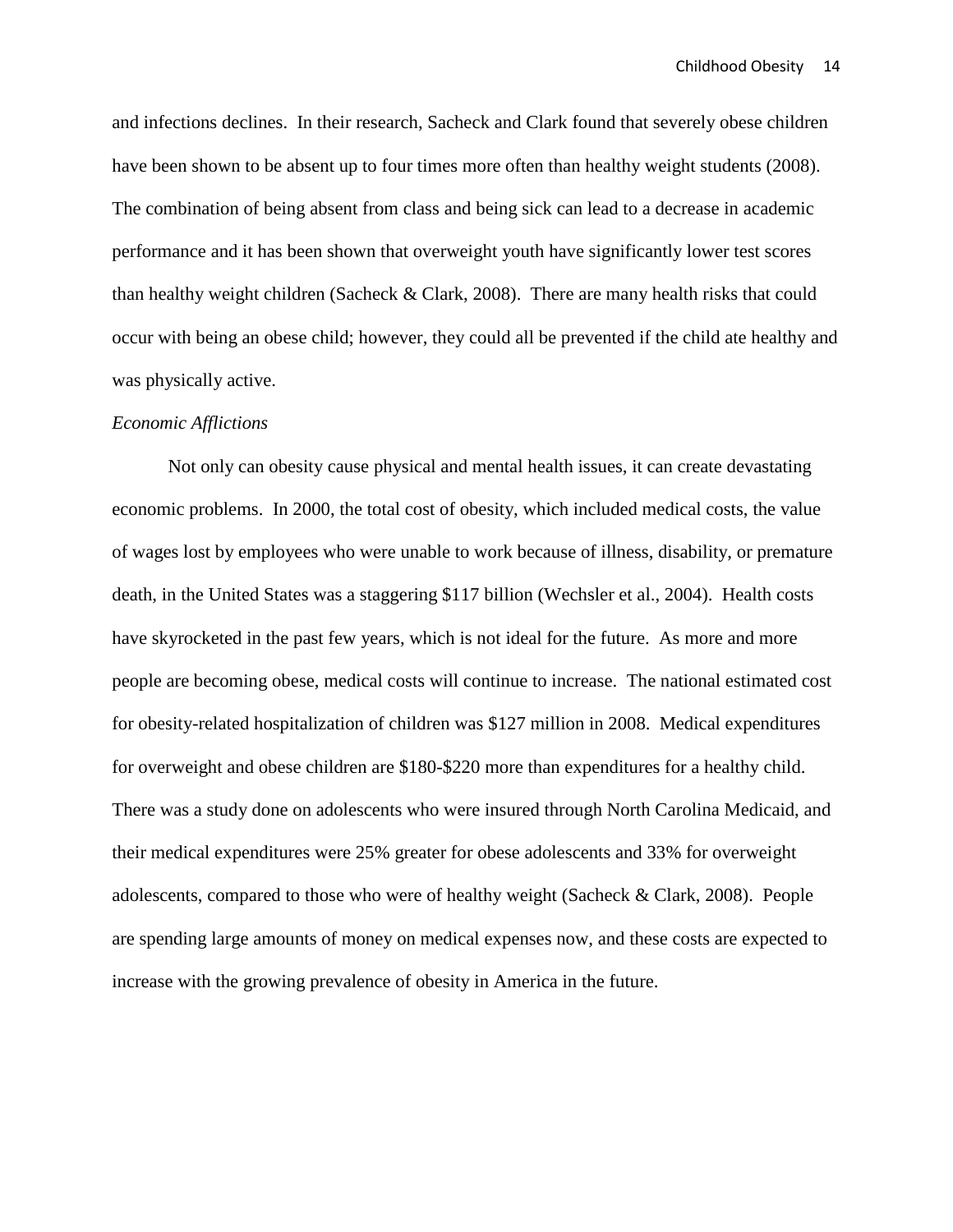#### *Socioeconomic Status*

Socioeconomic status also plays a role in childhood obesity. The Robert Wood Johnson Foundation Center to Prevent Childhood Obesity found that low income people have a higher risk of obesity, overweight, and poor health because they are more heavily concentrated in environments that do not support healthy eating and physical activity (2007). Also, research has found that higher obesity is more prevalent among children living in poverty, on public health insurance, and among those who are Hispanic (Sacheck & Clark, 2008). In Massachusetts, a staggering 15% of children from low-income families are obese by the age of two and a half (Sacheck & Clark, 2008). Studies have shown that children living in poverty have limited access to healthy foods and greater exposure to high-calorie and fatty "junk" foods. Supermarkets are scarce in poor areas and the gap is usually filled with fast food restaurants and convenience stores (Kalanaj, 2010).

Researchers, Sacheck and Clark found that neighborhoods surrounding middle and high schools are 30% more likely to have a fast food restaurant or convenience store, which could also add to the obesity problem (2008). The availability and affordability of healthy food options is a challenge faced by people living in both rural and urban neighborhoods. In the study, residents from underserved neighborhoods in New York reported no fruit or vegetable intake in the past 24 hours (Sacheck & Clark, 2008). This type of living situation is strongly associated with poorer nutrition and higher rates of obesity and diabetes (Sacheck and Clark, 2008).

Another contributing factor to low socioeconomic status is the issue of the type of environment and surroundings that are present where the child lives. Poor areas may not be safe to go outside and play, making it very hard for children to be physically active. Often times, the environment the child is living in is not conducive for recreation, and there may not be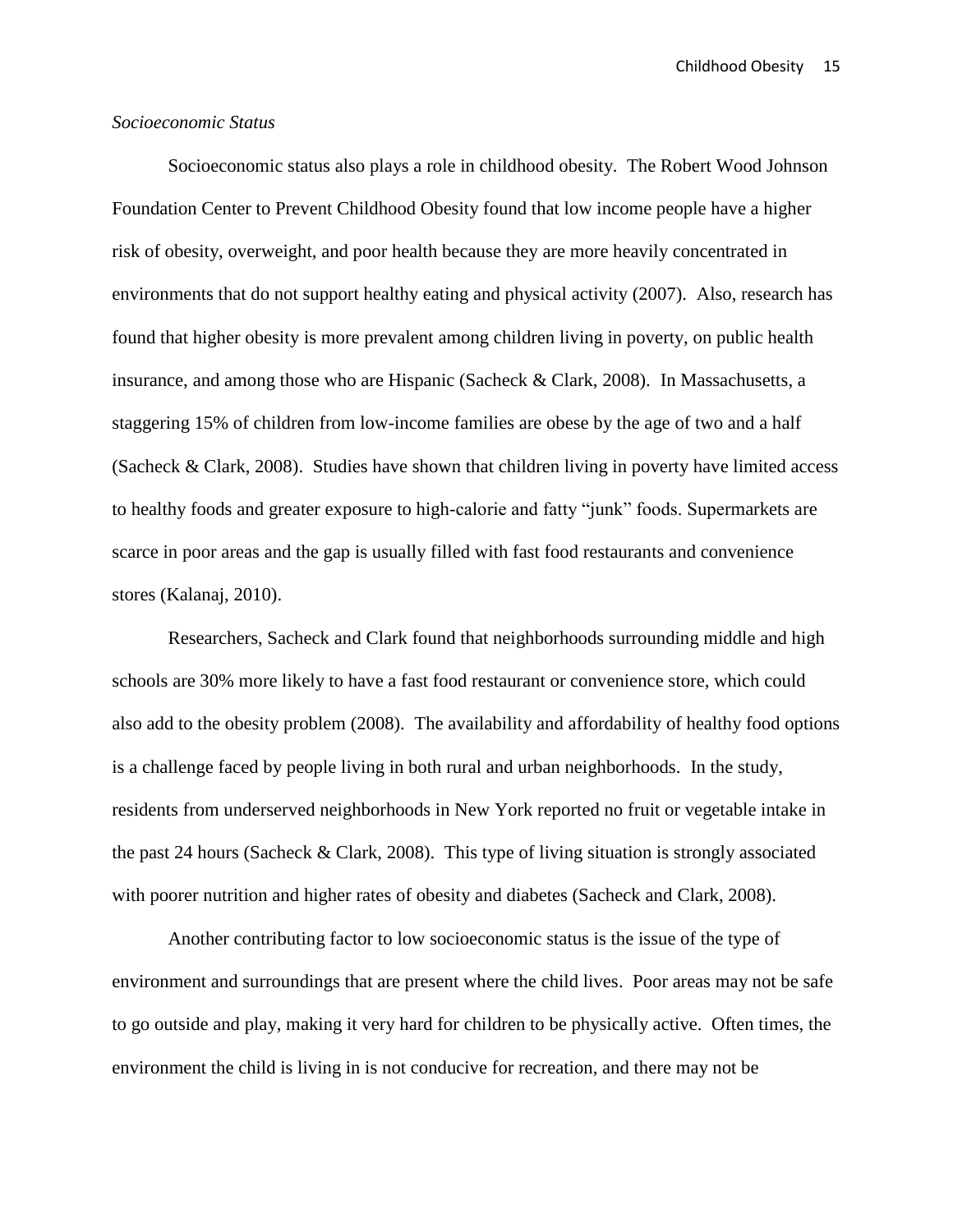sidewalks, parks, or playgrounds for the child to be physically active (ACSM, 2005). An example of this type of living situation may be that there is a family of four living in a one bedroom apartment in the slums in New York City because of the sole reason that this is all they can afford. A problematic situation may arise because not only is it likely that they have little physical activity time at school (if they even attend school), but there is no space for the children to be active inside or outside their own homes. The children will continue in this vicious cycle of having a little to no physical activity day after day, and there is not much they can do about it.

Many poor cities or towns do not have the money to provide the services needed to live a healthy lifestyle. Often in these types of areas, schools lack the necessary facilities, have fewer organized sports, do not allow recess, and may have cut physical education out of the budget, which means that not only are the children inactive at home, they lack physical activity at school, as well, continuing along the cycle (Kalanaj, 2010).

Associated with low socioeconomic status, researchers have found that ethnicity is another factor that is correlated with the childhood obesity epidemic. According to the Robert Wood Johnson Foundation Center, "in every racial or ethnic group, health status improves as income increases," (2007). Socioeconomic differences in health are related to differences in resources and opportunities that affect all racial or ethnic groups (2007). Children living below 200% of the federal poverty level are more likely to be obese, and black children are more likely to be overweight than Hispanic children, who are more likely to be obese than white children (Sacheck & Clark, 2008). It has been shown that 22.5 % of Mexican American boys, 23.2% of non-Hispanic black girls, and a significant amount of American Indian youth had higher rates of overweight (Wechsler, et al., 2004). In Sacheck and Clark's study of childhood obesity in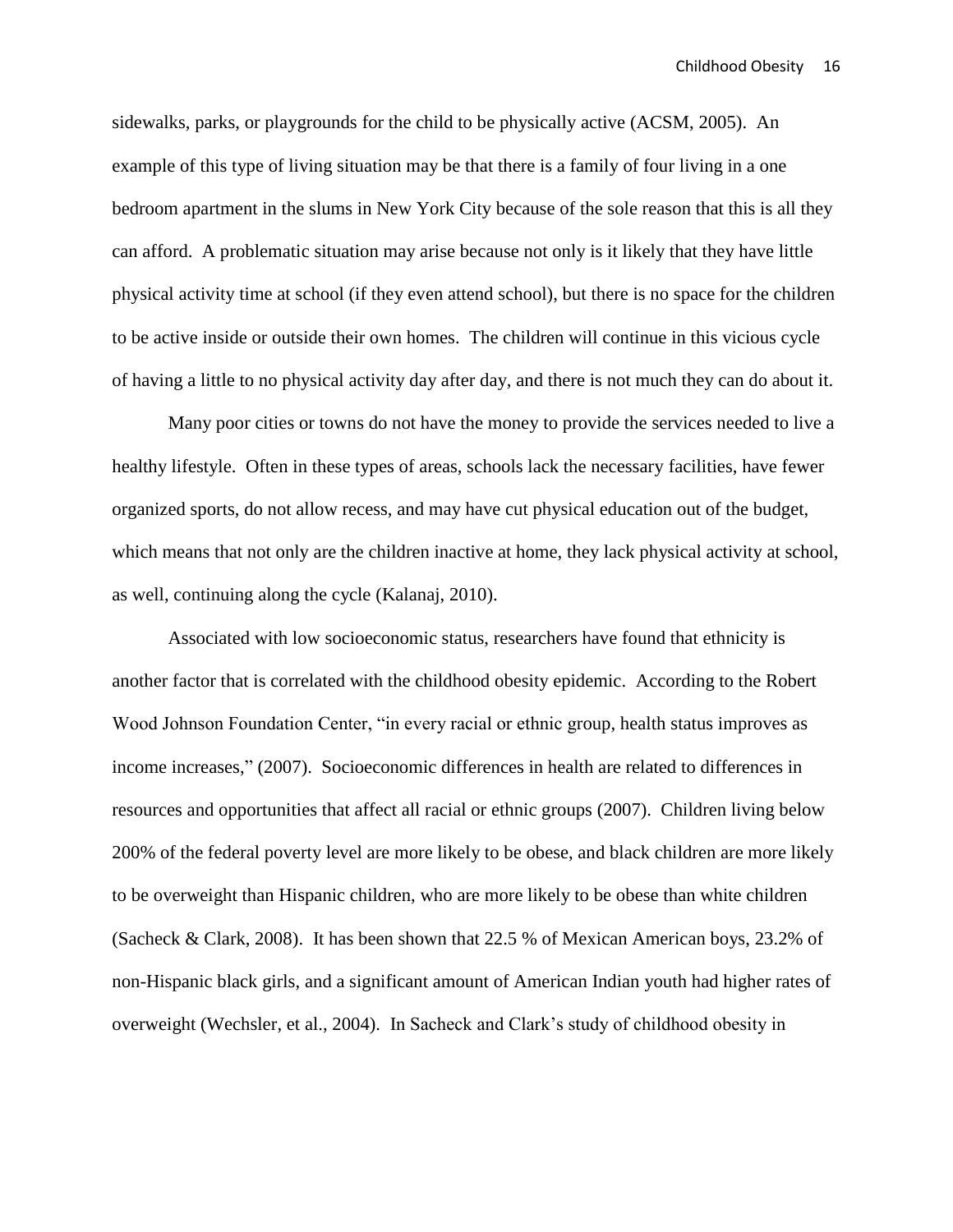Massachusetts, the researchers discovered that 45% of both low-income and Hispanic children are obese (2008).

Yoo, Lounsbery, Bungum, and Gast performed a study in 2010 to examine gender and ethnicity differences in adolescents' physical activity behavior and perceptions. There were 175 participants that completed their survey, which was designed to measure physical activity behaviors and perceptions. While no significant differences were found for vigorous physical activity between ethnic groups, there was significant differences between ethnic groups that were found for moderate physical activity, with Caucasian students being more likely to be active than Hispanics (Yoo et al., 2010). According to the Youth Risk Behavior Survey in 2005, Hispanic and African American high school students participated in vigorous or moderate physical activity at very low rates. The findings in this study correlate with the findings in the Youth Risk Behavior survey. The Hispanic population has also shown higher incidence of diabetes and is 1.5 times more likely to be obese than Caucasians (Youth Risk Behavior Survey, 2005).

As seen in the research done at the Robert Wood Johnson Foundation, more than 38% of Latino youth ages 2-19 in the United States are overweight and about 21% are obese, correlating with the fact that socioeconomic differences in health may be related to differences in resources and opportunities that affect all racial or ethnic groups (Nyberg, Ramirez, & Gallion, 2011). They also found that two of the main reasons for obesity among Latino youth are insufficient physical activity and excessive sedentary behavior. A survey conducted by the Center for Disease Control and Prevention indicated that Latino parents have more problems than white parents with transportation, neighborhood safety, and with the expense and availability of local recreational opportunities (Nyberg et al., 2011). As stated earlier, if the environment a child is living in is unsafe and there are no recreational areas, there is not much he or she can do to be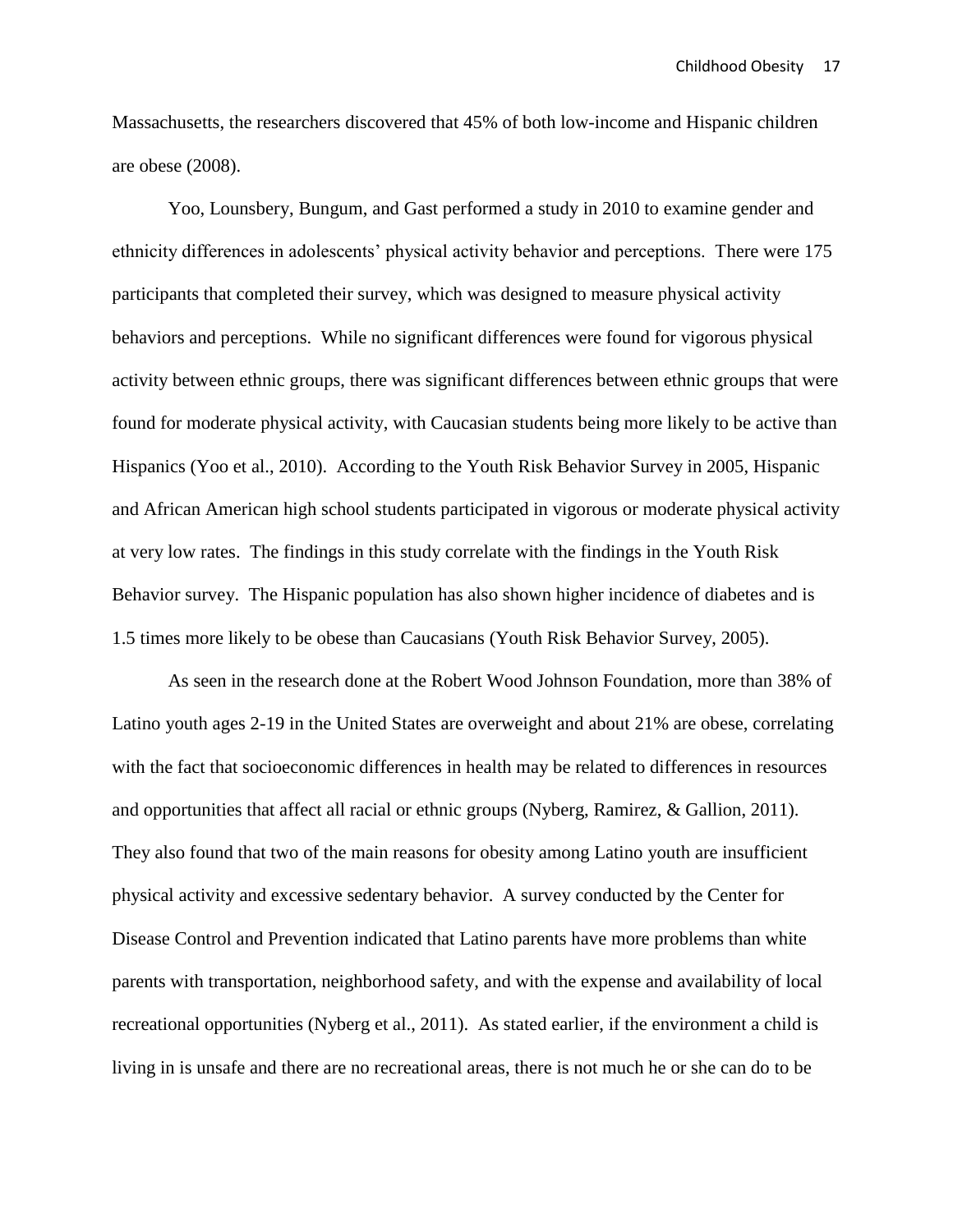physically active, which would increase the risk of obesity. Studies have shown that Latino children are more likely to live in unsafe areas with poor street environments and less likely to get involved in organized physical activity, which are contributing factors that may lead to obesity (Nyberg, et al., 2011). The research has shown that Latino children are more at risk than white children in becoming obese.

### *Role of the Media and Technology*

It is evident that many children in the United States do not exercise enough. They are consuming too many calories and not burning enough energy because of a lack of physical activity. The media and technology play a big role in this epidemic because many children are on the computer, watching television, or playing video games, which are causing them to be inactive. The average child spends approximately five and a half hours each day watching television, which is very different than how it was in the past (Kaiser Family Foundation, 2004). Children today are incredibly technology savvy and new improvements in technology significantly affect their lifestyles, creating the inactivity, which can then lead to obesity.

There have been many studies done to understand the impact the media has on children. One overarching theme throughout multiple studies is that the time children spend using the media displaces the time they could be spending engaged in physical activity (Kaiser Family Foundation, 2004). Back in 1985, there was an analysis done by William Dietz and Stephen Gortmaker of 13,000 children who completed the National Health Examination Survey. They found significant associations between the amount of time children spent watching television and the prevalence of obesity (Kaiser Family Foundation, 2004). 29% of the cases of obesity could be prevented by reducing television viewing to zero to one hours per week (Kaiser Family Foundation, 2004). There have been many other statistically significant correlations between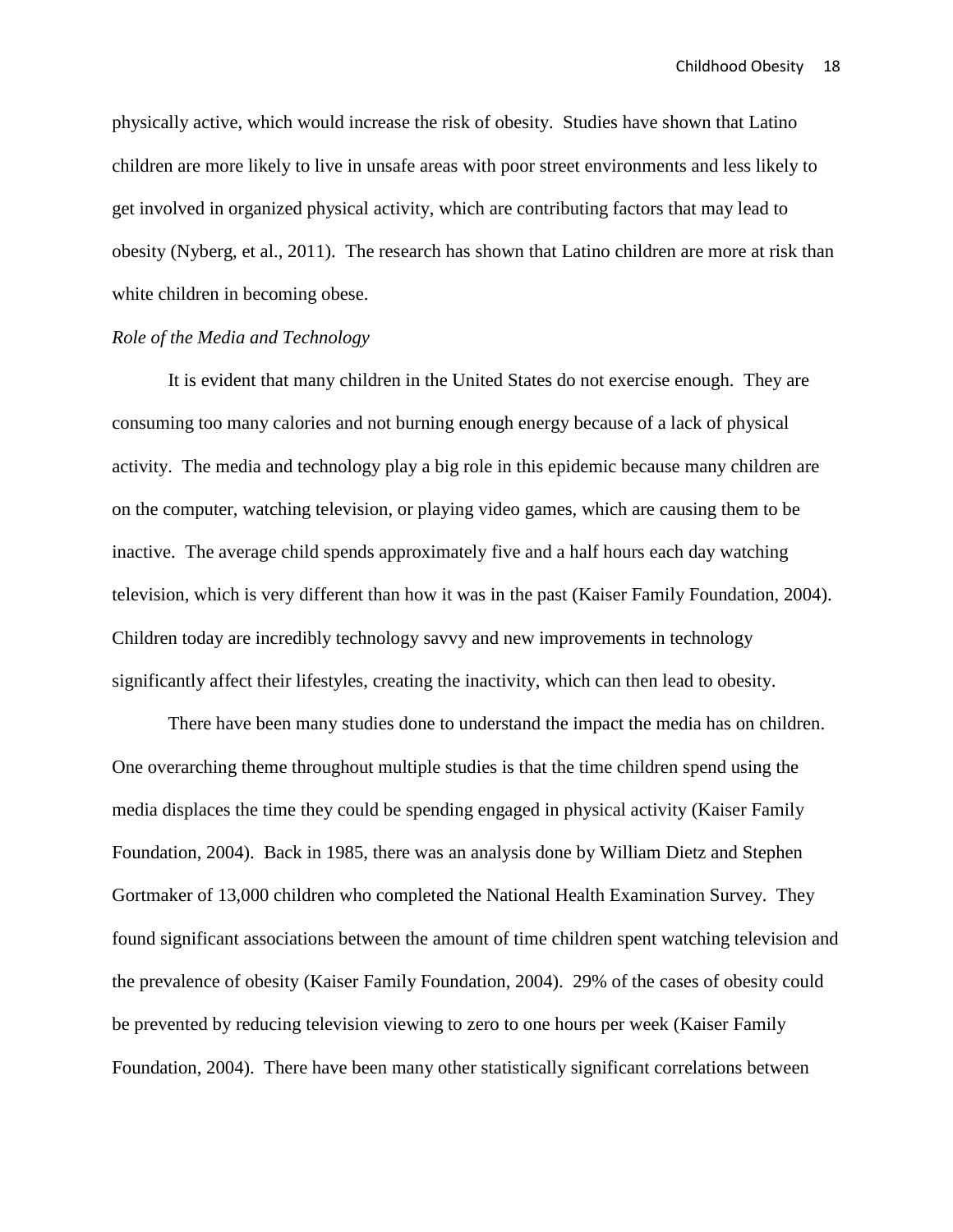how much television is being watched and the rates of obesity in children. However, no one study can prove a theory; they can only make correlations between the two variables. Extensive research must be done to ensure validity of the conclusions.

During the 1996-1997 school year, researchers at Stanford University conducted a randomized trial in which they reduced the amount of time a group of 100 third and fourth graders spent with T.V., videos, and video games. There was a control group and an experimental group that experienced a "turnoff" period of no use of media for ten days, which was then followed by limiting their television viewing to seven hours a week. Participants were also required to take a class learning media literacy skills to teach selective viewing. At the end of the 6 month, 18 lesson classroom curriculum, participants who received the intervention achieved statistically significant reductions in meals eaten in front of the television, as well as decreases in BMI, triceps skinfold thickness, waist circumference, and waist to hip ratio (Kaiser Family Foundation, 2004). Although, there were no findings of increased physical activity, the findings demonstrated the feasibility of decreasing body weight by decreasing time spent in front of the television.

Researchers hypothesized that the time spent in front of the television could result in a decrease in the time spent engaging in physical activities. However, there has not been any significant evidence to prove this hypothesis (Kaiser Family Foundation, 2004). Another possibility that has been posited is that the act of watching television decreases children's metabolic rates, which would contribute to weight gain. One study found that television viewing decreased metabolic rates even more than resting or sleeping, but there have been several others that have found no such effect (Kaiser Family Foundation, 2004). There have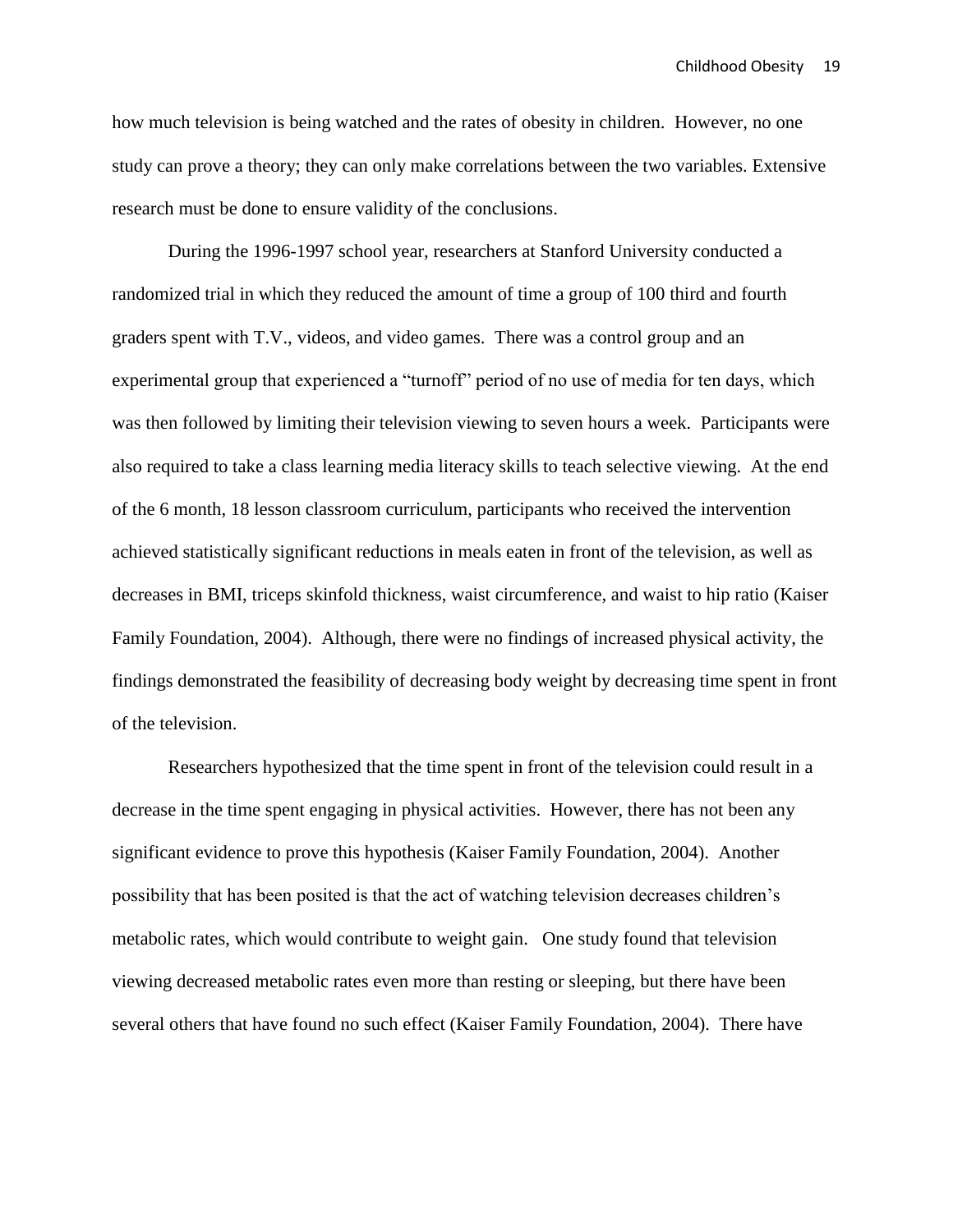only been a few studies done on this topic, so more research needs to be done before a conclusion can be made.

Another hypothesis made by researchers is that the food advertisements children are exposed to on T.V. influence them to make unhealthy food choices. In the past, research indicates that children viewed a significantly lower amount of TV commercials than they do today. With the increasing number of cable channels and increasing amount of time spent in front of the television, the most recent estimates are that children view an average of more than 40,000 T.V. advertisements in a year (Kaiser Family Foundation, 2004). Health authorities believe that one of the main reasons children eat unhealthy food is because of the unhealthy messages they are receiving, while watching an average of fifteen food advertisements a day (Harris, Bargh, & Brownell, 2009). There has been less of a prevalence are fewer commercials for fruits and vegetables than there are for high-sugar cereals, fast food restaurants, and candy, which are communicated to children as "fun, happy, and cool" (Harris et al., 2009).

There was an experiment done by Harris, et al. with two groups of elementary school children (2009). One group watched a cartoon that contained food advertisements, and the other group watched the same cartoon with advertisements for other products. Both groups of children were given a bowl of goldfish to snack on if they chose to do so, while watching the cartoon. The researchers found that children consumed 45% more goldfish, when they were exposed to the food advertisements, meaning that this experiment proved the hypothesis that food advertisements cause children to make unhealthy choices to be true (Harris et al., 2009). It has been shown that television viewing and exposure to advertisements increases caloric intake and decreases diet quality in children and adolescents (Sacheck & Clark, 2008). Therefore, this correlation provides evidence to support the fact that although watching television does not take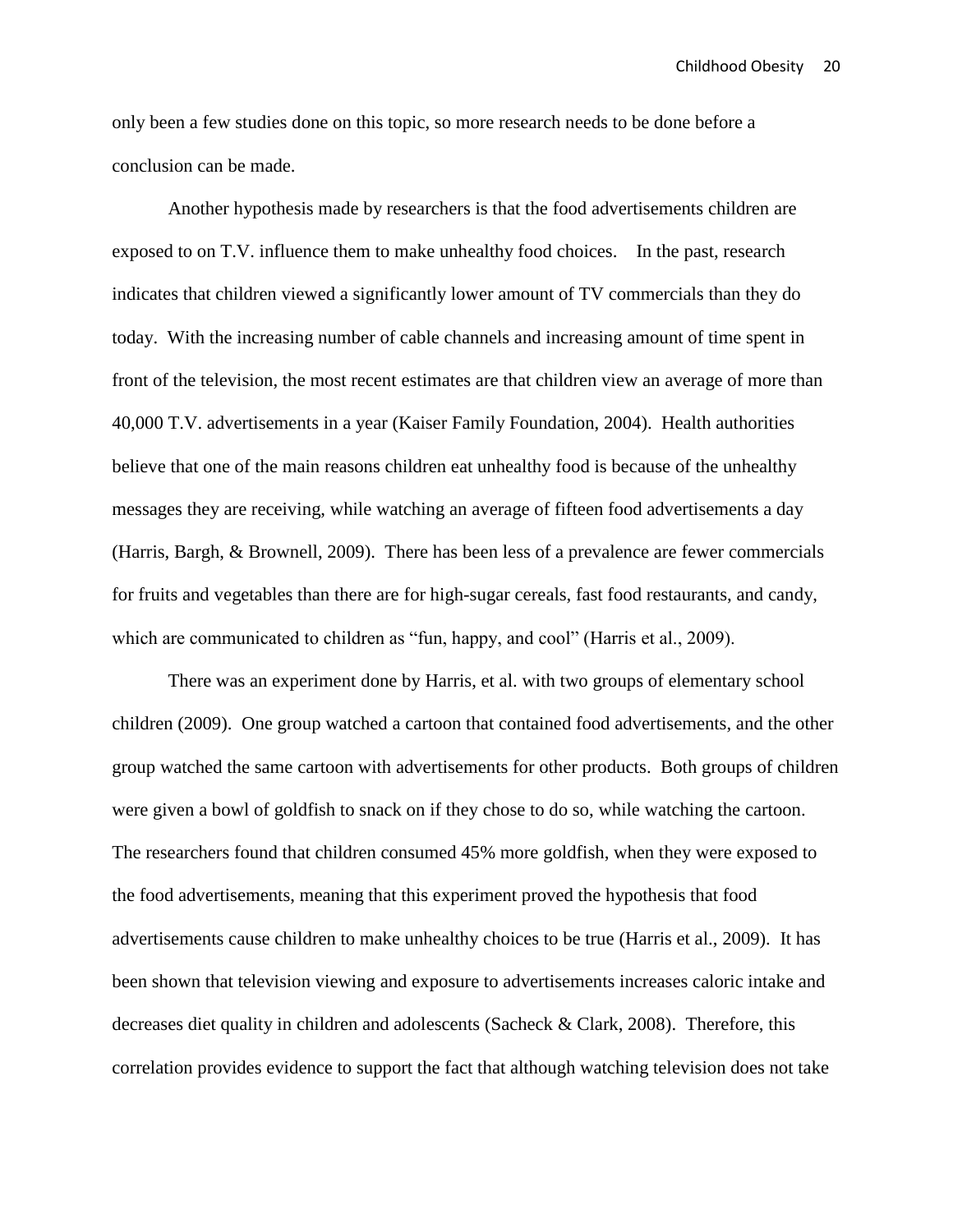away from time spent participating in physical activity, it validates the conclusion that watching television can prime eating behaviors, which can cause weight gain.

#### *Initiatives to Help Change*

Physical activity is an essential component of a healthy lifestyle. With the growing popularity of childhood obesity, our society has recently been innovating new ideas to help stop the epidemic from getting any worse. If a solution is not implemented soon, one third of all children born in the year 2000 or later may very likely face obesity-related health problems such as: heart disease, high blood pressure, cancer, diabetes, or asthma (Partnership for a Healthier America, 2012). There has been quite a bit a research done on how to prevent obesity and how to fight it off.

#### *Exergaming*

Because the role of the technology plays a significant part in the lives of young people today, researchers have been looking into a new type of physical activity that they are calling "exergaming," (Fogel, Miltenberger, Graves, & Koehler, 2010). Exergaming is a technology that uses interactive video games to increase exercise behavior and it has been designed to try to capitalize on reinforcing the effects of video games (Fogel et al., 2010). Research has been done that shows that energy expended playing secondary video games is substantially less than the energy expenditure found when playing interactive video games (Fogel et al., 2010).

Fogel and her team of researchers conducted a study to evaluate the effects of exergaming on physical activity in a physical education classroom (2010). Four students (two girls and two boys), who were categorized as "inactive," according to their definition, participated in their study. The research team allowed the entire physical education class to participate in the exergaming exercises, but only used the data from those four students. To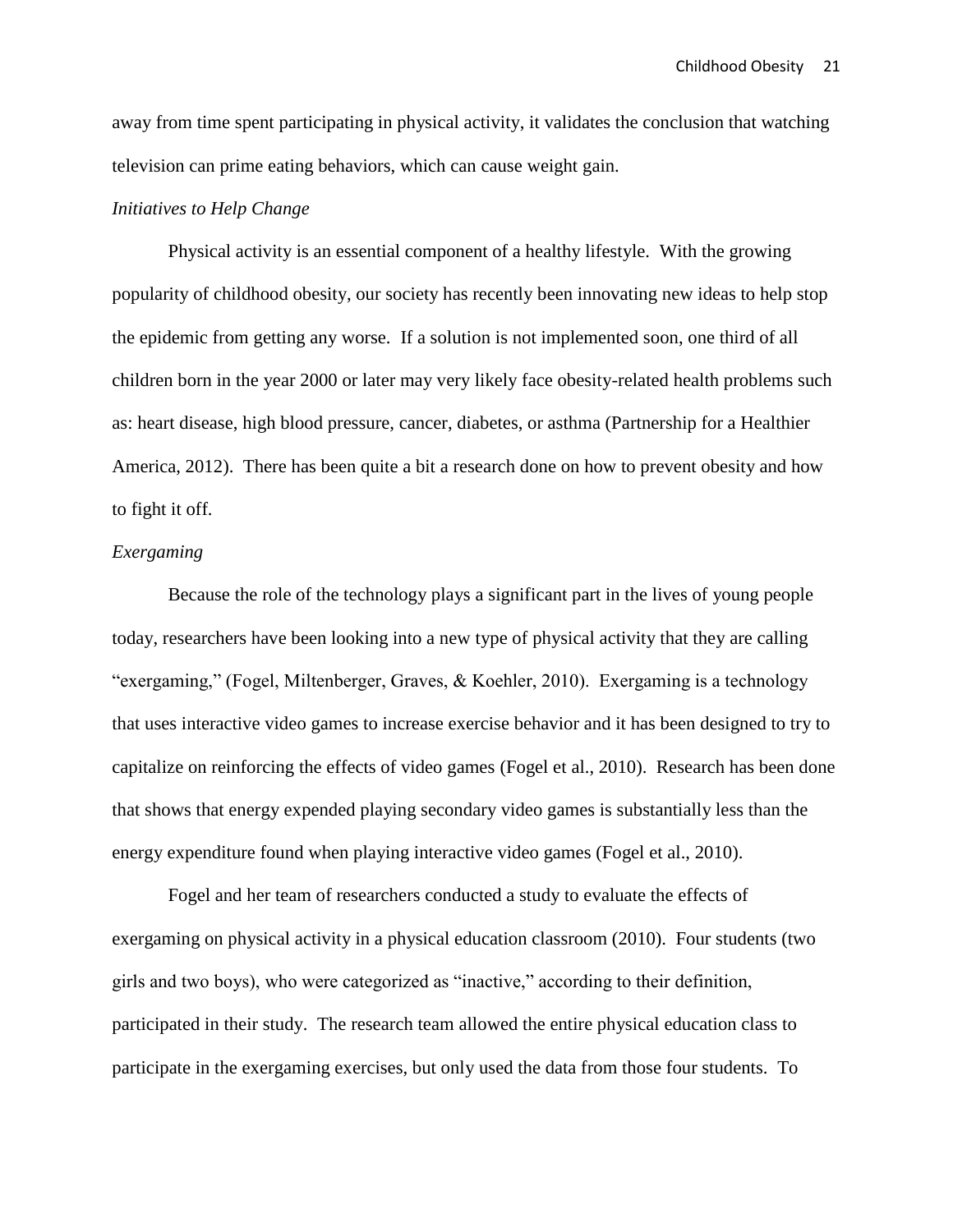conduct the study, a classroom was converted into an exergaming lab in which there were nine stations with various equipment for the children to use. There was a "Dance Dance Revolution" station, there was Wii Baseball, Wii Tennis, Wii Boxing, there was a virtual biking game, and a few others that were used in this physical education class. They wanted to compare the effects of regular physical education class and exergaming on the duration of physical activity (Fogel et al., 2010).

The study yielded very positive results. They found that the exergaming condition resulted in higher levels of physical activity for all four participants than the normal physical education class. The exergaming condition resulted in an average of 9.2 minutes of physical activity; whereas, the normal physical education class resulted in an average of 1.6 minutes of physical activity (Fogel, et al., 2010). These results show that the exergaming condition allowed for the children to be significantly more physically active. Based on the data, exergaming produced six times the amount of physical activity than an everyday physical education class (Fogel, et al., 2010). This study capitalized on the significant use of video games, while simultaneously getting children more physically active, which could benefit in an initiative to fight childhood obesity. However, although, this seems like the perfect solution to get children more physically active, there are always limitations with every study. Future research may be needed to provide additional evaluations of the effects of exergaming on the physical activity levels in children and a larger population is needed to display significant results.

#### *Let's Move!*

On February 9, 2010, First Lady, Michelle Obama launched her "Let's Move!" campaign in an attempt to make steps toward solving the challenges of childhood obesity within a generation, so that children born today will grow up healthier and able to pursue their dreams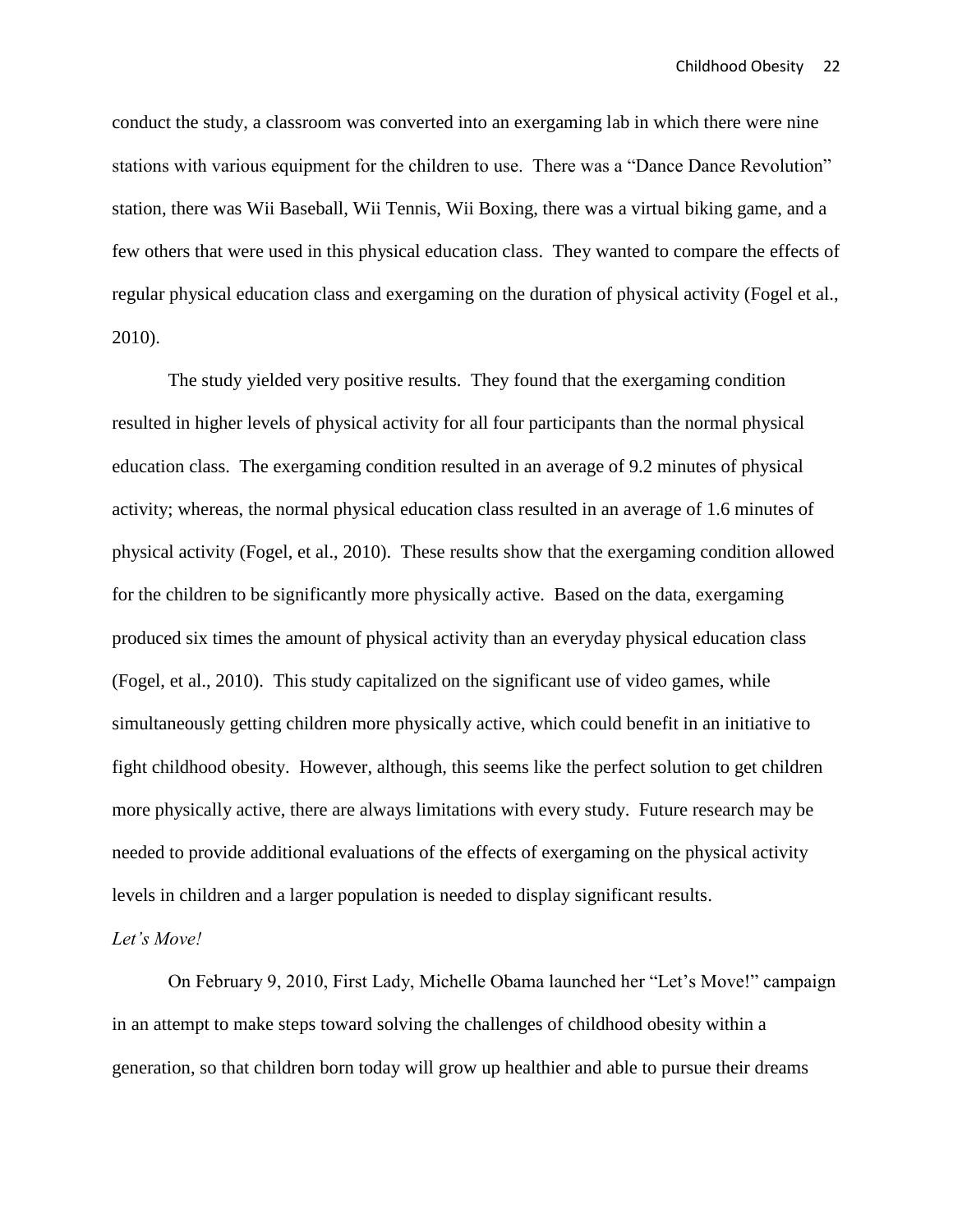(Let's Move, 2010). "Let's Move!" is an initiative that was set up to increase opportunities for children to be physically active, both in school and outside of school, and also to create new opportunities for families to learn, grow, and develop together (Let's Move, 2010).

In an attempt to make a difference and a change in society, Michelle Obama has addressed governors, mayors, school groups, food makers, and other constituencies, urging them to build more bike paths and playgrounds, to serve healthier school lunches and to make and sell nutritious food (Huffington Post, 2011). She is doing everything she can to fight the childhood obesity epidemic. Her efforts over the past couple years, since the program started in February of 2010, have led to: schools planting fruit and vegetable gardens, schools opening salad bars in lunchrooms, and most notably, Walmart has cut the levels of salt, fat and sugar in their products (Huffington Post, 2011). She has been making remarkable steps in this metaphoric fight.

Let's Move! is dedicated to promoting healthy lifestyles among children and their families. The initiative focuses on creating a healthy start for children, empowering parents and caregivers, providing healthy food in schools, improving access to healthy and affordable foods, and increasing physical activity (Let's Move, 2010). Working to change policies and practices will enable more people to live healthier lives (Lets Move, 2010). Educating parents, teachers, or caregivers is important so that they know about the major issues that are going on in society today and how to keep their children healthy. Fostering environments that support healthy choices by providing nutritious foods in schools, as well as ensuring that every family has access to healthy affordable food, are two other functions of the Let's Move project (Let's Move, 2010). The importance of parental involvement seems to be paramount when addressing the epidemic that is currently taking place. The final vision of Let's Move is to help children become more physically active by reinforcing the physical activity guidelines in school systems and also by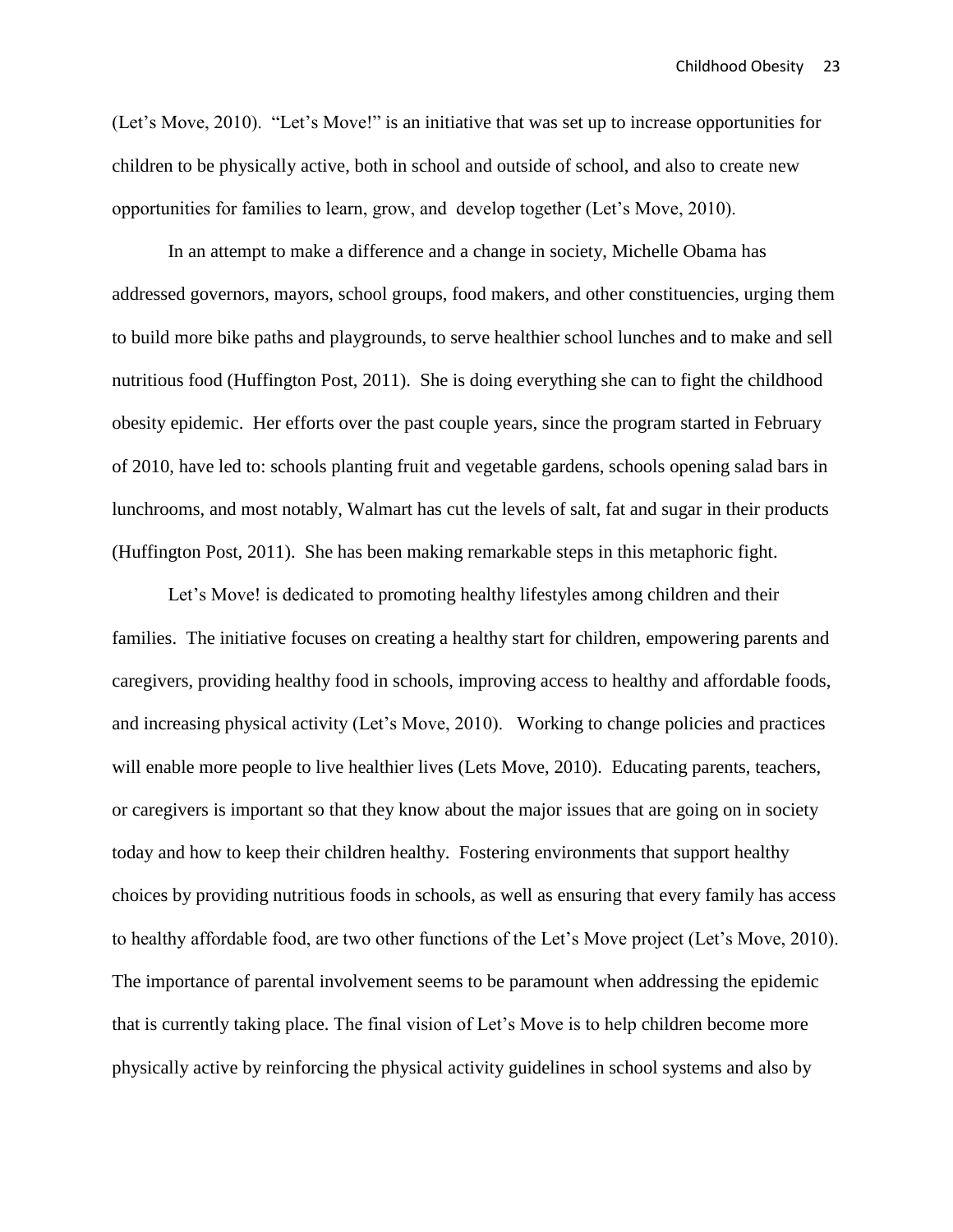partnering up with professional sports teams, so that children will have positive role models to follow (Let's Move, 2010).

Let's Move has partnered up with a number of different programs, which makes Michelle Obama's initiative even more successful. Along with the Partnership for a Healthier America, Let's Move has partnered up with the NFL's Play 60 campaign, which promotes physical fitness to children all over the United States (Let's Move, 2010). Let's Move has made a significant amount of progress since the initial idea, and as the popularity increases, it should begin to grow, affecting the greatest number of people possible.

#### *NFL's Play 60 Campaign*

Similar to Let's Move, the NFL's Play 60 campaign mainly focuses on the physical fitness aspect of healthy living. There are many professional athletic associations that have initiatives that promote children's physical activity as well, so the NFL's Play 60 program is not the only one. In accordance with the CDC's physical activity requirements, the NFL's "Play 60" program encourages children to go play for at least 60 minutes every single day (NFL Play 60, 2011). This initiative combines famous athletes with a generational push to be positive role models and encouragement for children to be active for a full hour each day.

Initiatives such as this use the media for a positive way to reach kids. Research has shown that children spend about 7.5 hours a day using media and technology (Let's Move, 2011). Along with this statistic, comes the idea that there is a lot of damaging and negatively influencing media promoting inactivity and unhealthy lifestyles (CDC, 2011). Often times, children do not have much exposure to positive media outlets. The NFL's Play 60 campaign makes being physically active seem fun, attractive, and "cool" when children see their favorite athletes getting involved in their communities to promote physical fitness (NFL Play 60, 2011).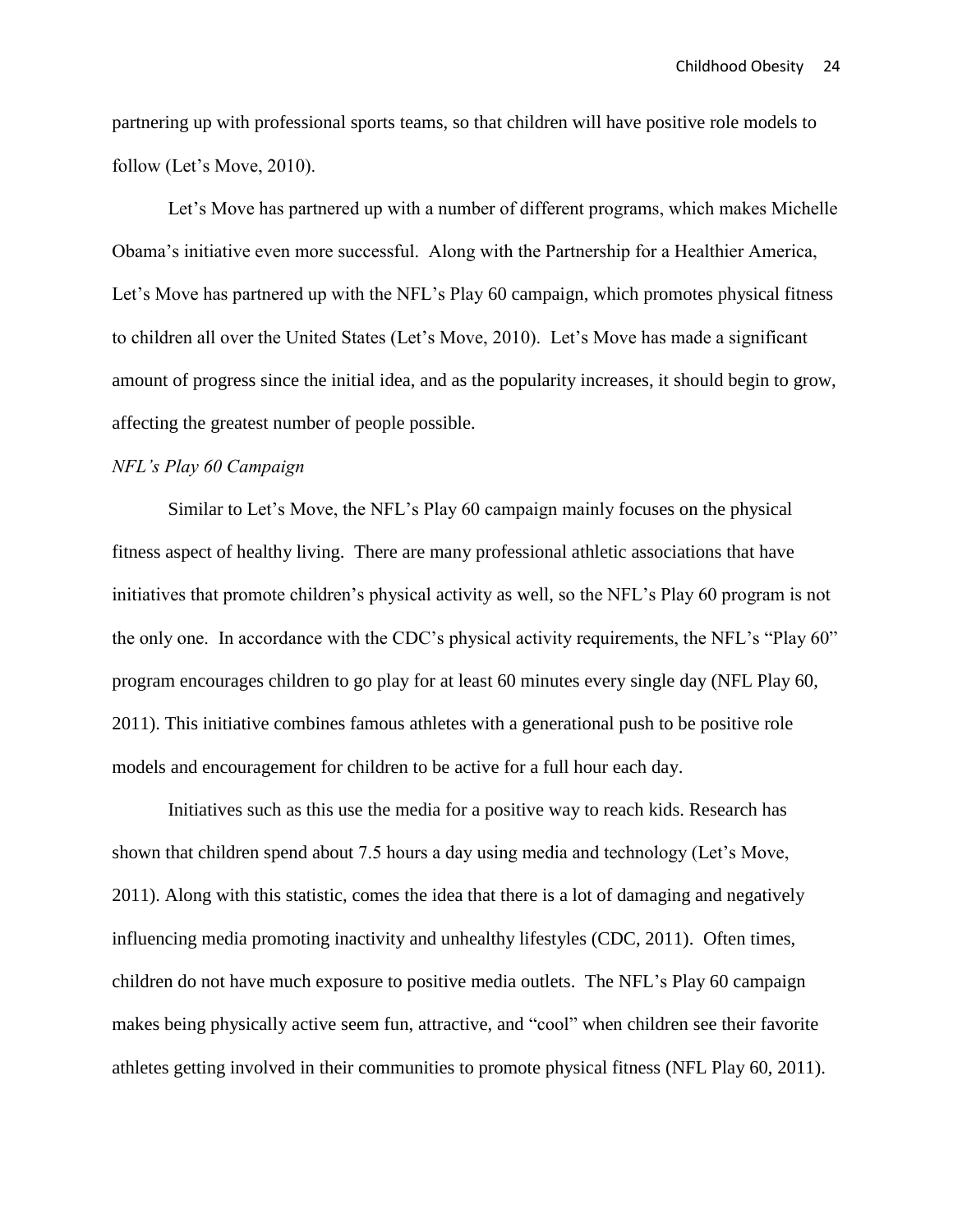It is extremely important that children see commercials like these, as well as promotions by the NBA and MLS, for example, showing them the positive, exciting side of being active.

The NFL's Play 60 initiative combined with the twenty other partnerships, allows for the promotion of physical fitness and healthy lifestyles to children, families, and communities (NFL Play 60, 2011). The American Heart Association has partnered up with the NFL's Play 60 campaign to teach educators and children to integrate health and fitness into daily classroom lectures (NFL Play 60, 2011). The National Dairy Council and the NFL have joined forces to make sure the children get all the nutrition they need, with an interactive program, where children are motivated to take control of their schools' focus on health and wellness (NFL Play 60, 2011). Along with "Let's Move!," the NFL has partnered with the President's Challenge Program, which challenges children to be physically active for 60 minutes a day, at least five days a week, for six out of eight weeks (NFL Play 60, 2011). Presidential Active Lifestyle Awards are given to those children who are able to complete this challenge. Some of the other partners include: the United Way, Action for Healthy Kids, Cartoon Network, Nike, Nickelodeon, The Boys and Girls Club of America, and KaBOOM! (NFL Play 60, 2011). All of the partnerships help popularize the promotion of physical fitness and healthy lifestyles across the United States by creating many different types of programs, which is one of the reasons why the NFL's Play 60 design has been so successful.

#### *Active Achievers*

Dr. Kyle McInnis and Professor Kevin Finn, at Merrimack College, have done extensive research on the associations between physical activity and academic achievement. A convincing body of growing research shows that physical activity not only improves health and reduces obesity, but it also effectively promotes optimal student academic success (Finn, 2012). Along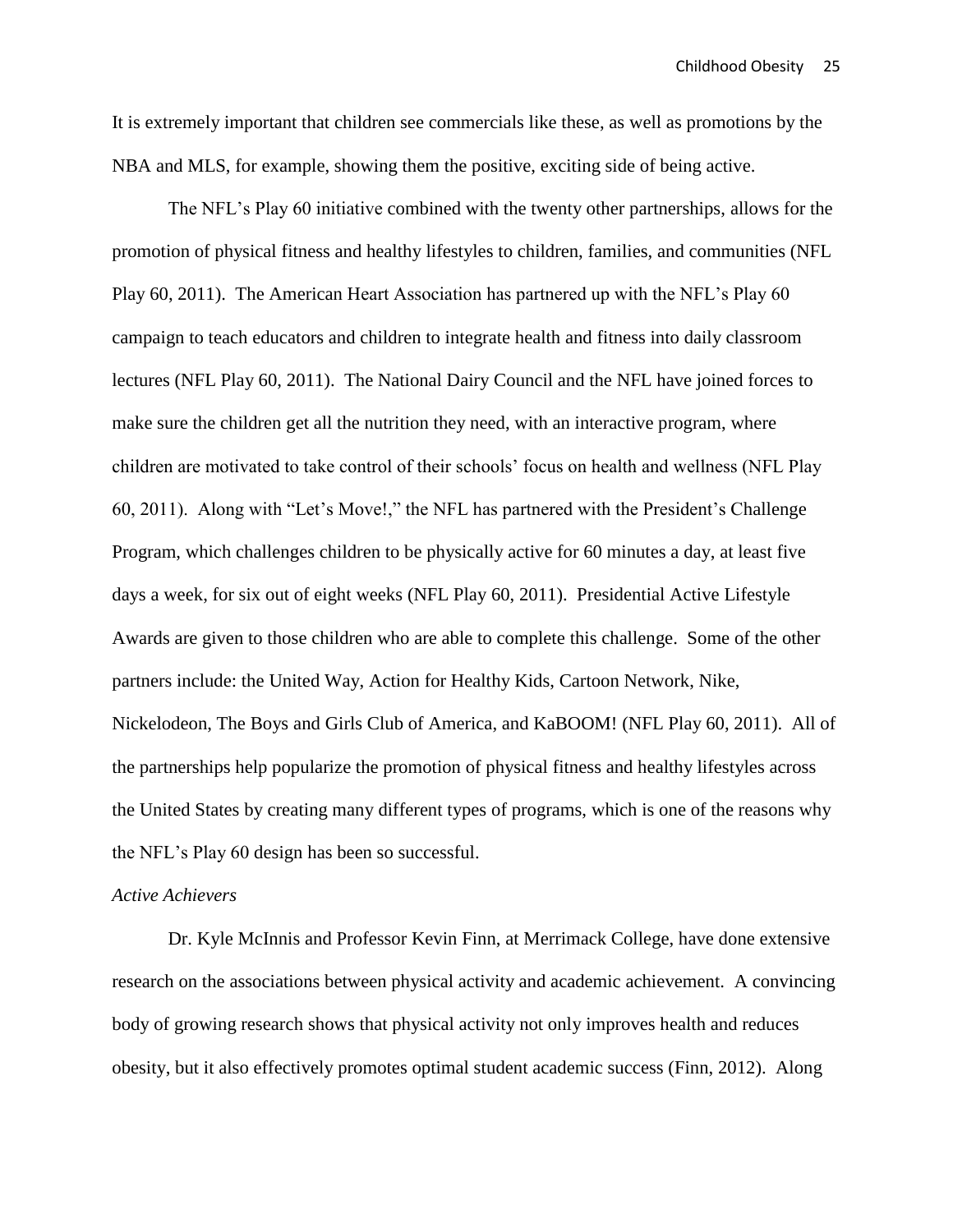with the help of  $5<sup>th</sup>$  and  $6<sup>th</sup>$  grade science teachers from a the Lawrence school system, Professor Finn and Dr. McInnis created a seven week lesson plan integrating exercise activities and seven lessons of science content (Finn, 2012). Some of the ideas for the lessons and content were adapted from frameworks of the existing Science of Energy Balance and We Can! curricula developed by the National Institutes of Health (NIH) and National Institute of Diabetes and Digestive and Kidney Diseases (NIDDK). The lessons introduced concepts of healthy lifestyles through regular physical activity and nutrition, while simultaneously teaching important principles in science, like analyzing data through graphs. In general, the lessons reinforced topics included as part of national and state science standards, such as structure and function in living systems, personal health, nutrition, and scientific investigation (Finn, 2012). Entitled "Active Achievers," this program promotes physical activity, while enhancing academic achievement in students.

Last year, Professor Kevin Finn used this program design at Esperanza Academy, which is an all-girls school in Lawrence, Massachusetts. They incorporated physical activity into a science classroom, using pedometers, heart rate monitors, and accelerometers to track the girls' data over a seven week period (Finn, 2012). There was a pre-test given at the beginning of the program to determine the knowledge of their science skills and then the same test was given at the end of the program to compare the results and see if there were any improvements. The findings from this study suggest that the Active Achievers framework helped to promote physical activity, facilitate student learning of science inquiry skills and content knowledge, and excite students about integrating physical activity into science lessons (Finn, 2012).

This past spring, along with a group of students from Merrimack College, Professor Finn and Dr. McInnis implemented the Active Achievers program into an afterschool setting, at the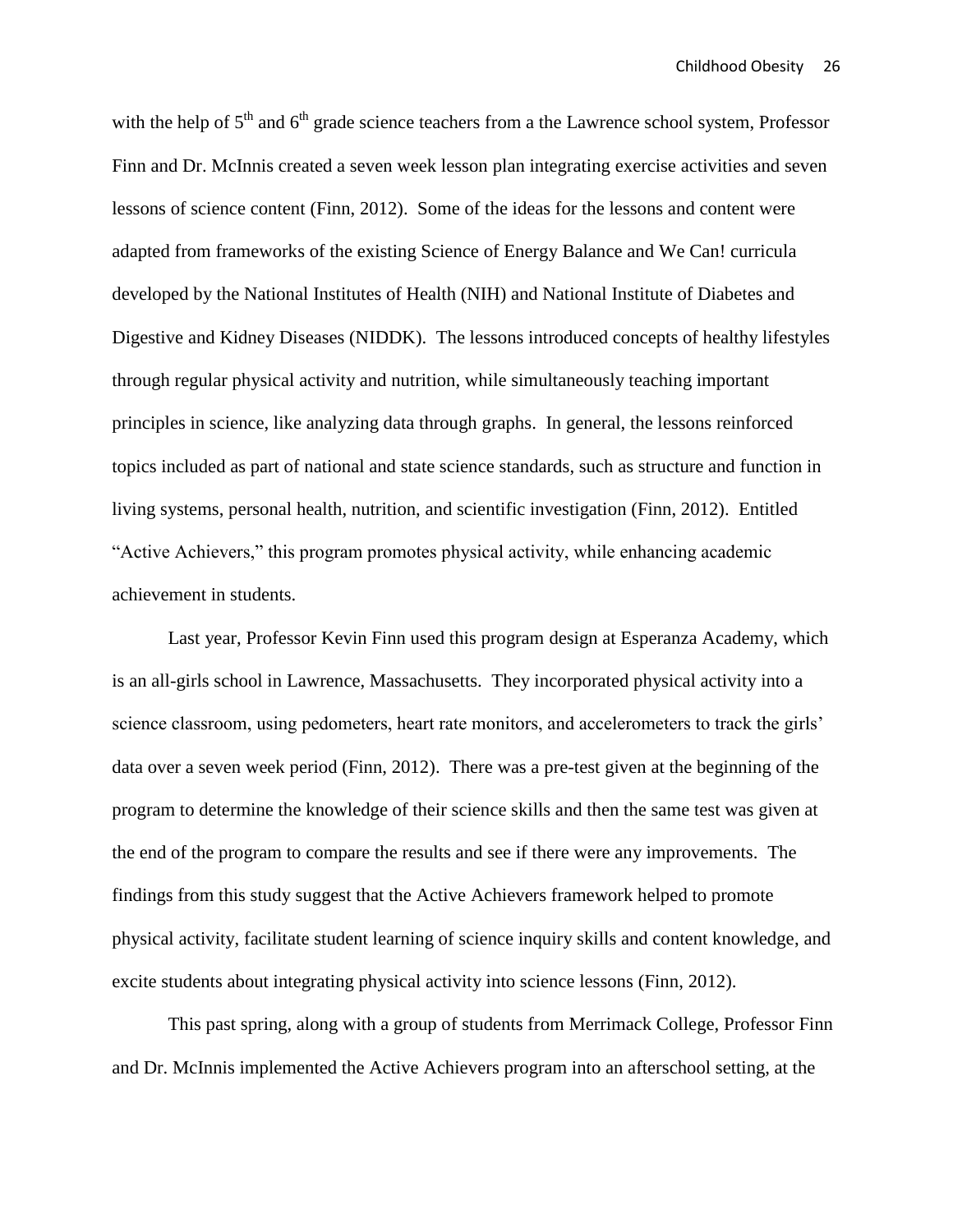YMCA in Lawrence, MA. Lawrence has the highest obesity rate in Massachusetts, notably among children and adolescents; therefore this program was utilized to help fight the epidemic (Finn, 2012). Similar to the program at Esperanza Academy, Professor Finn and his research team used the same type of design. Participants included ten males and six females, ranging in age from 11-13. The children were given a pre-test to evaluate their knowledge of basic science concepts. They were then asked to participate in physical activities for thirty minutes, two days a week, while wearing pedometers, heart rate monitors, and accelerometers to track their data. After the thirty minutes of activity, the children learned to record the data from their activity monitors in a notebook, and then would go down to the computer lab to answer some basic science content questions, on a website designed specifically for this project. At the end of the program, they will be given a post-test to see if their knowledge improved from the beginning of the program to the end. As the study is still taking place, the findings are not yet available; however, it is likely that the Active Achievers program will not only get the children physically active, but it will also help improve their science skills, as well.

#### *Proposal for Change*

Based on the literature previously stated, this proposal will incorporate and encompass each of the major change initiatives, trying to combine them into one. Because of the major problem of childhood obesity in the United States, an intervention and outreach initiative needs to take place. Two of the most important populations this program should reach out to are students in the K-12 school systems and their parents. It is important to educate students and parents on the issues at hand because when people are knowledgeable of the problems that are going on, it is more likely for them to start an initiative. Not only educating the children, but education the parents is very important because they need to know about the causes of obesity so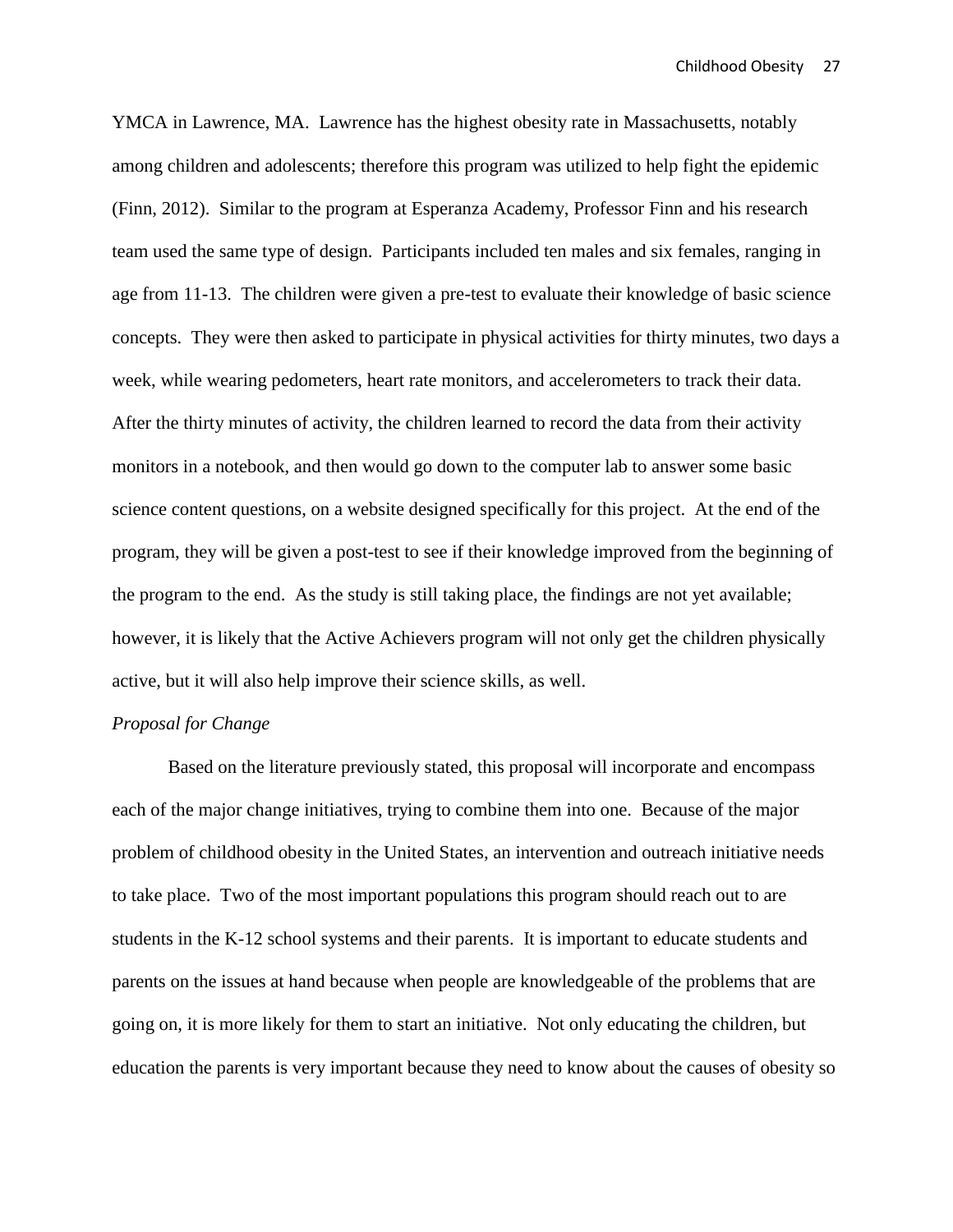that they can live a healthier lifestyle at home. If the program is powerful enough, the design may be powerful enough to change the world. If these two populations are well-educated on the issues of childhood obesity in our society, it could greatly benefit future generations because they will be the ones to start change.

Federal laws may need to be made to mandate a class teaching children in the K-12 school system about the issues with childhood obesity. The children will be required to learn about healthy living each year of school, so that it reinforces the facts that need to be learned and educates them about what the major issues of being unhealthy could lead to. The main topics of this class could be some of the same lessons that Professor Kevin Finn used in his Active Achievers Program, which included: learning about healthy eating, nutrition, calories, energy expenditure, how many steps an average child should take in a day to be healthy, the physical activity guidelines for healthy children, and also some of the new programs to help children become healthier.

It might be a challenge to educate the parents because they have their own busy lives and own opinions on the world already in place. For instance, parents may have full time jobs and a family, which would make it difficult for them to find the time to come to a parent education class, which would educate them on the issues at hand. It may be difficult to get parents to come in and sit through a class; however, it could be highly recommended that parents attend a parent education class at least twice a year. There are new laws beginning to surface, where parents have to go to a class in order for their child to get their license, so having a requirement for parents to attend at least two childhood obesity classes a year, in order for their child to pass to the next grade may be implemented.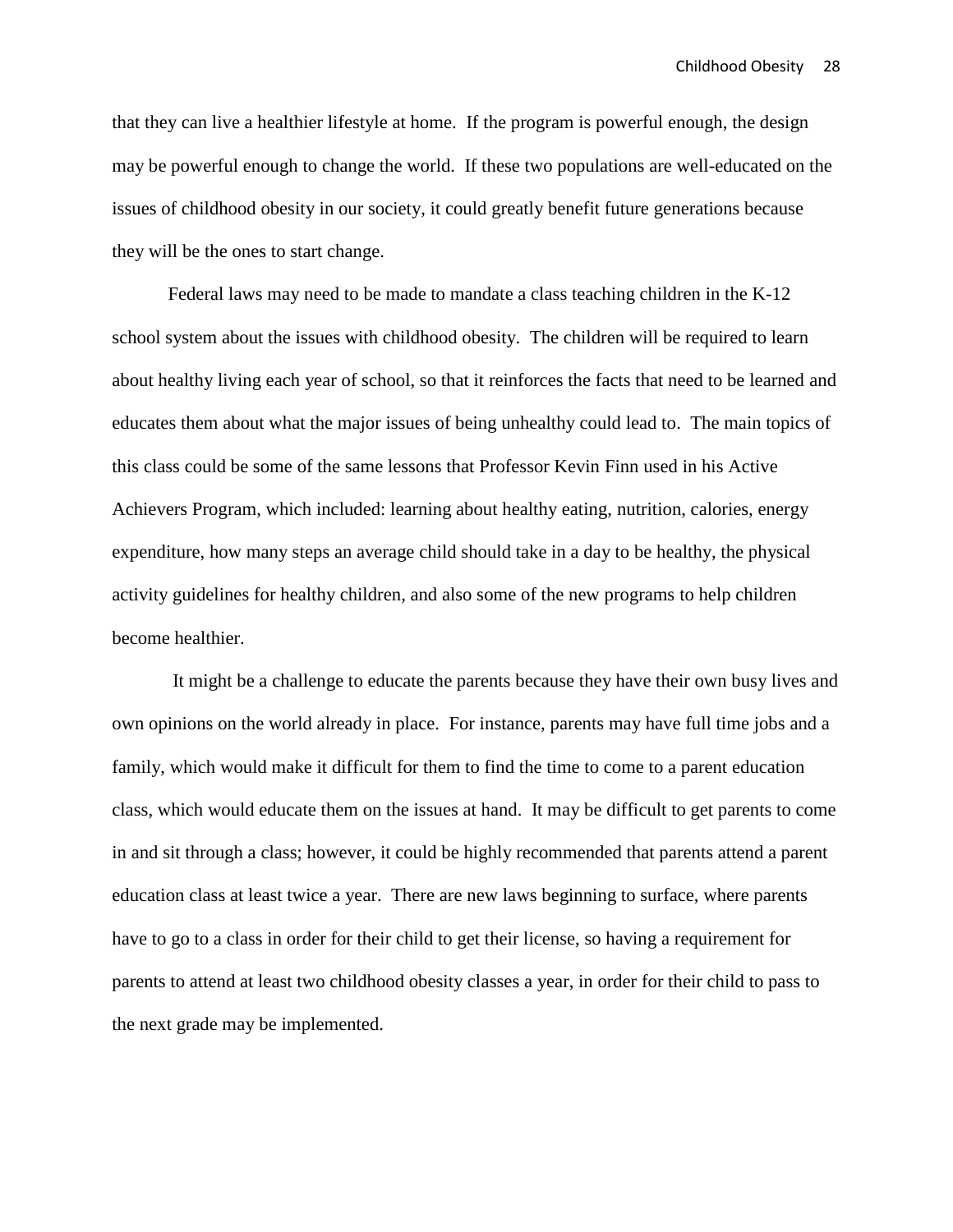It may also be a challenge to educate younger children because of the way this class is proposed to occur. Starting this program in the  $6<sup>th</sup>$  grade and continuing it through the  $12<sup>th</sup>$ grade, when children are beginning to grow and develop their own values, thoughts, and opinions may be best way to implement this initiative for change.

A school setting would be an ideal place to start an educational awareness of childhood obesity in our society. Students would be required to take a class during the day, for one semester, in which they would be educated about what is going on in the world. The main content and message of the class would be to teach students about the realities of our society and about how obesity is prevalent in their everyday lives. This class will demonstrate the importance of healthy living and encourage students to adopt values and actions that prevent unhealthy choices.

The classes will be discussion based because it is important for students to hear others' opinions and to talk through these issues amongst their peers. They will learn about various the various programs that are popping up around the nation and possibly be asked to join one of these initiatives for extra credit. It is important for students to reflect about how they feel about what they are learning. In order to assess their progress and knowledge, reflection papers will be due once a week. Each teacher will decide the length and what the content of the papers entail, but overall they will be used to help the students absorb the information being taught to them, and to connect it to what is happening in their everyday lives.

During the semester, the students will also be required to participate in a physical education class that will be held for sixty minutes each day, which meets the recommended guidelines for children and adolescents cited by the CDC (CDC, 2011). The children will wear heart rate monitors and pedometers, as like what they did in the Active Achievers program, to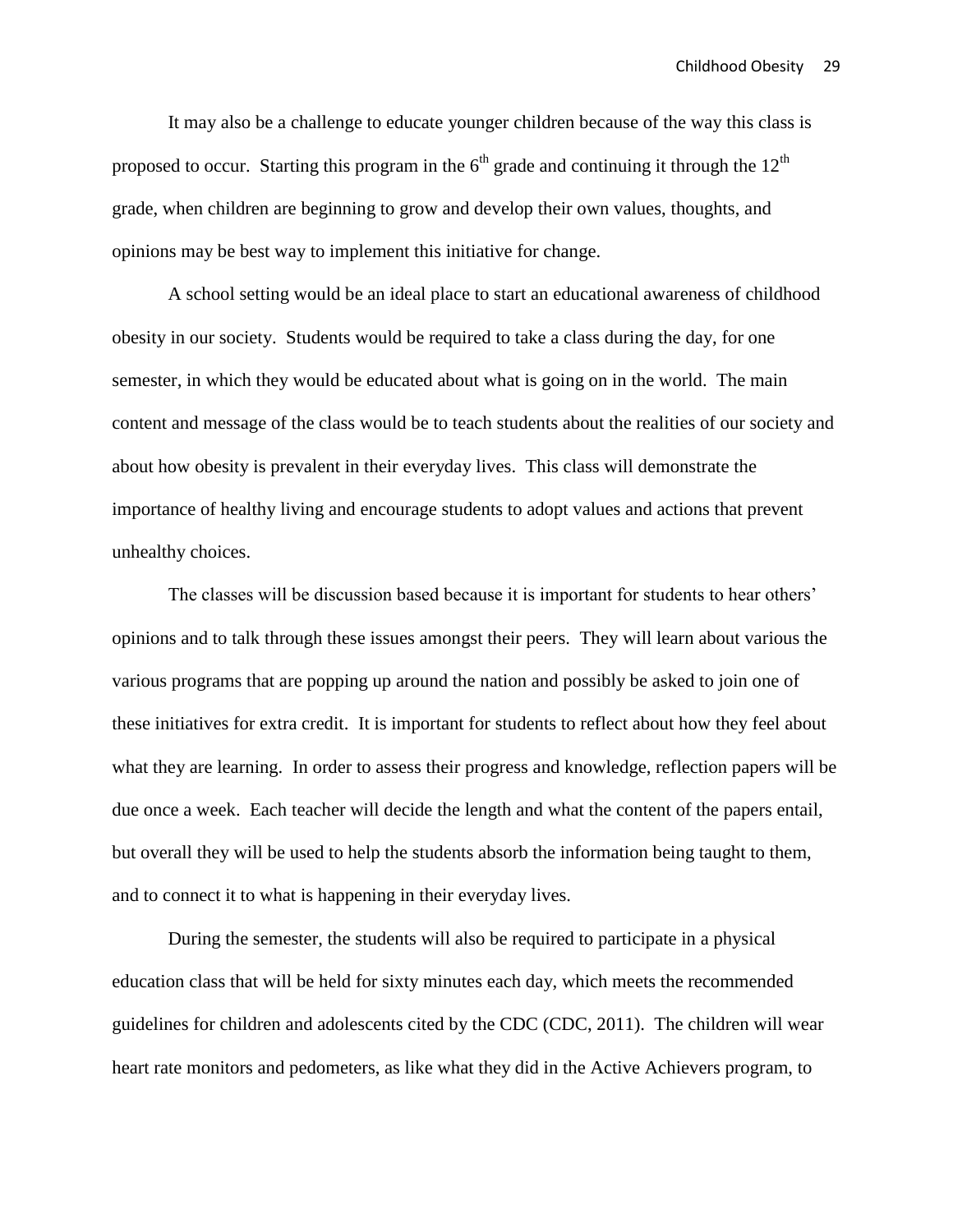track their physical activity data from the beginning of the semester until the end. Hopefully, the children will see improvements in their results from the beginning of this program until the end.

In the physical education class, there will be different exergaming stations set up that will be used to try to enhance the technology aspect of society. Children these days are very technology savvy and by using exergaming, it is a hope to get them excited about being physically active. Mimicking Fogel and her research team's experiment, the physical education classroom or gymnasium will be turned into an exergaming lab, with different stations that the children must go to within the sixty minutes of class (2010). Previous research has shown that exergaming resulted in higher levels of physical activity than normal physical education class (Fogel, et al., 2010). These results show that the exergaming condition allowed for children to be significantly more physically active. In an attempt to capitalize on the significant use of video games, while simultaneously getting children more physically active, this physical education class could be very beneficial in an initiative to fight childhood obesity. Hopefully, in participating in this physical education program, the classroom discussions and teachings will come alive for the students, reinforcing the concepts and benefits of healthy living and physical activity.

Throughout the semester there will also be guest speakers who come in and talk to the students about the childhood obesity epidemic and how important it is to live a healthy lifestyle, emphasizing physical activity and nutrition. The guest speakers will consist of real life people who are affected by obesity, either themselves or someone close to them and also possibly a famous professional athlete, from the NFL's Play 60 program. Doctors and dieticians will be asked to speak to the class, as well. The people that come in to talk to the students can explain their situation to them, how they feel about obesity, the importance of living healthy, and answer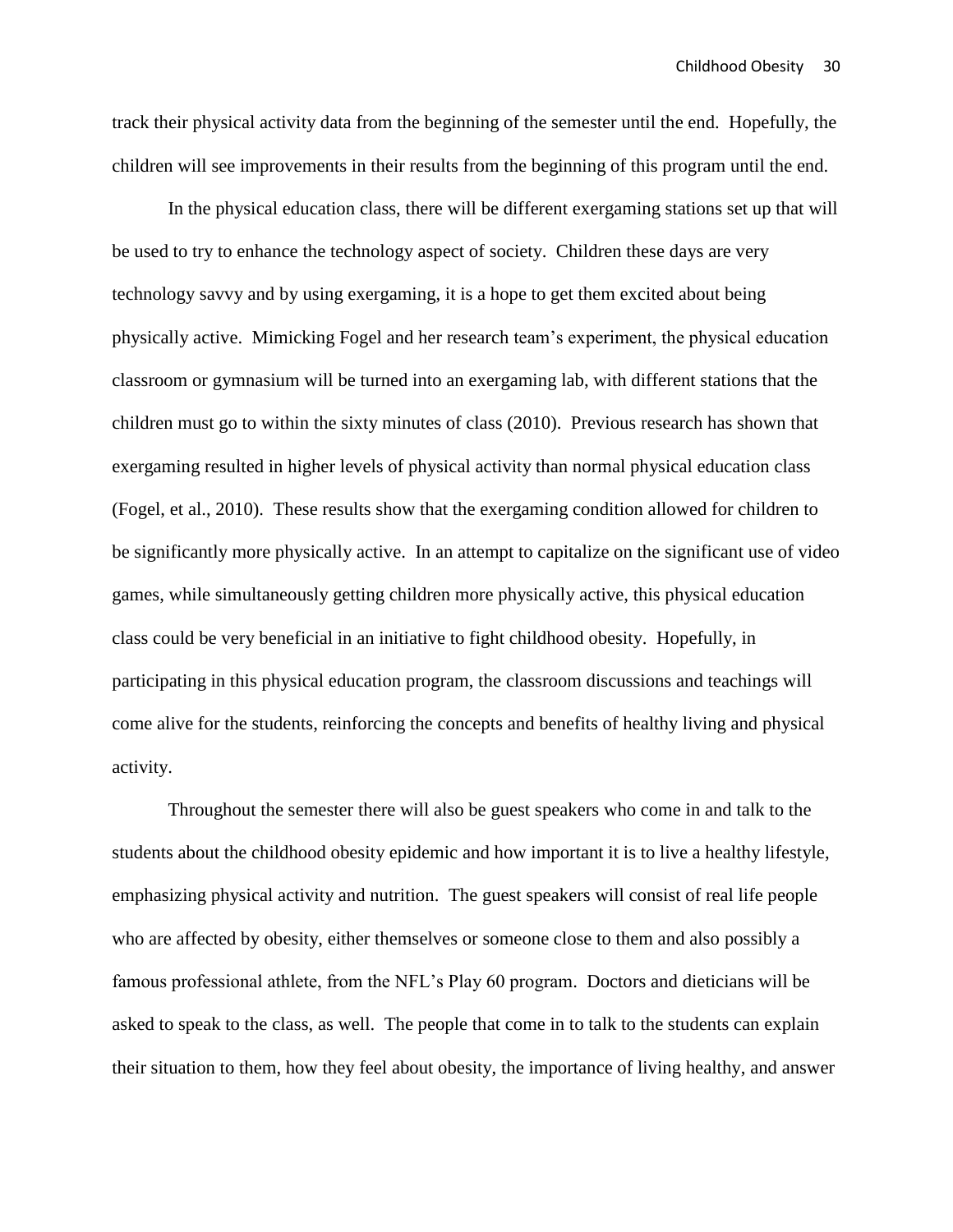any questions that the students may have. This will be of great significance because when the students listen to a firsthand account of a person who is personally affected by obesity or a professional athlete who is a role model to them, it will reinforce everything they have been learning throughout the semester. Guest speakers provide students with an entertaining form of interactional education, which will benefit their learning.

The guest speakers, the physical education class, the reflection papers, and the discussion-based class should keep students involved, attentive, and engaged in the class, which will promote academic achievement, and will hopefully plant seeds in their heads to begin to think about changing the way our society works one step at a time.

At the end of the semester, there will be a survey administered to every student in the class. There will be questions asking how much they learned from the class, if they liked the class, if they liked the teaching styles, what they learned from the program, if they will continue to try to be healthy after this class ends, and what they would like to see change about our program. The data will be collected and analyzed to see how much the students liked or disliked the class and what they learned from it. After conducting this type of class for a few years, a comparison can be done with the first year's data to the most recent year's data to observe and track any improvements.

In order to market this program to schools across the country, it will have to be sold to be successful and worthwhile. It will entice other schools because the cost can be kept relatively low. The only expenses that will need to be covered are the salaries for the teachers, the payments to the guest speakers, and purchasing the exergaming equipment. Hopefully, with the help of the right people this program could be government funded. This type of program is not looking to make a profit. The goal of this program is to educate the students and the parents, so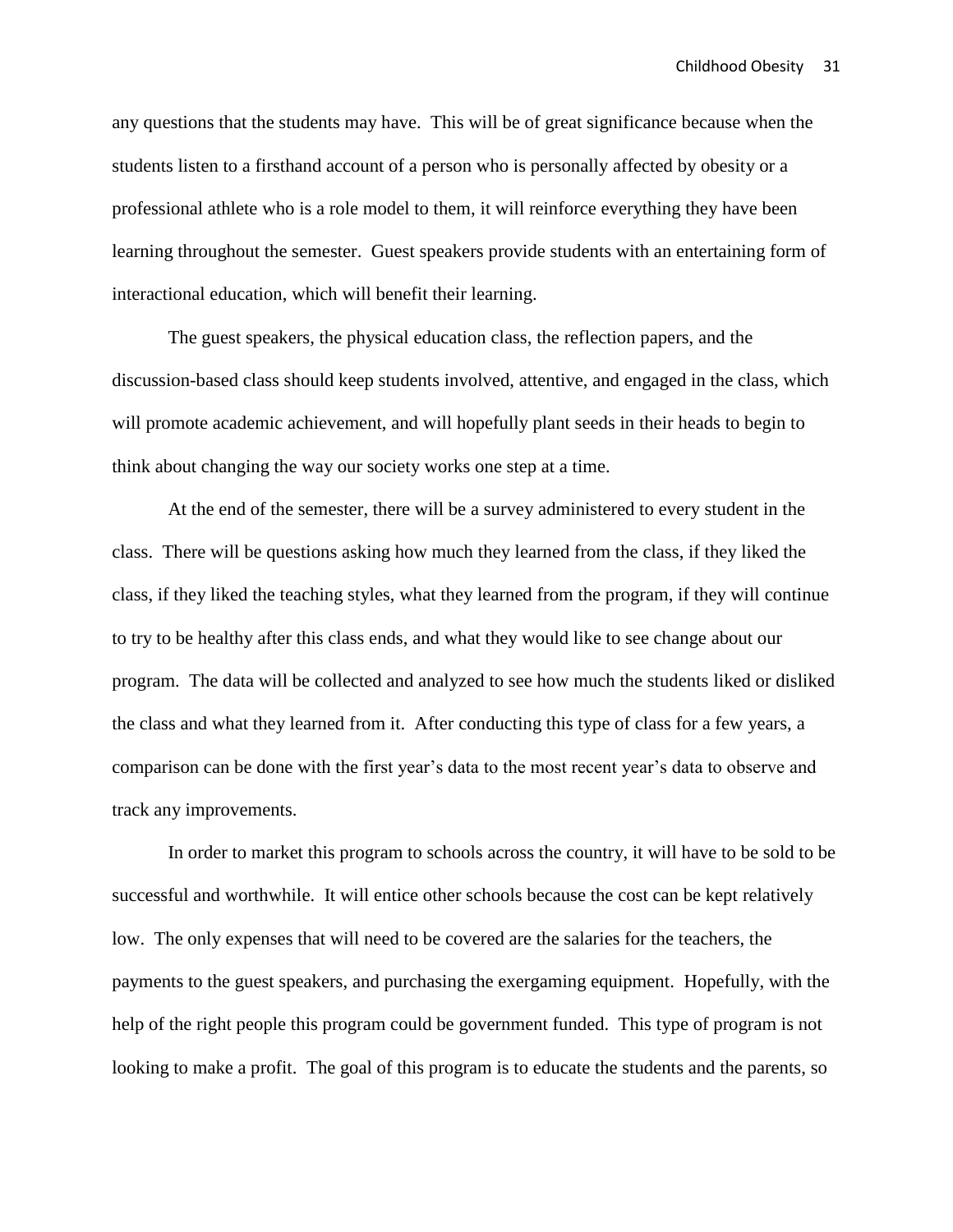that they will take the initiative to help change our society in the near future and also, to make them aware of the childhood obesity epidemic that is occurring in America. People need to be shown that students will benefit and learn a great deal of information about our society from this class. If this program creates cultural awareness and teaches the students information about how they can get involved to help themselves and live a happier, healthier life, then it will be successful. Success will be measured by the answers we get from the surveys at the end of the semester.

Because of the technological world that society has become, it would probably be beneficial to market this program online. Videotaping the students in the physical education class, the guest speakers, and the discussions in class can show the world what type of events take place in the program. Using statistics of what it means to be obese, the physical activity guidelines that children should meet on a daily basis, the data from the physical education class, and statistics regarding the prevalence of childhood obesity in the United States can be very effective tools for selling the program. It is more beneficial for the students to see the effects of obesity happening in their own lives because then they will be able to relate to it, which is why marketing the program to school systems in locations where obesity is the most prevalent would be advantageous.

Overall, this program will be implemented for the good of our society. It will help students gain awareness and knowledge about issues happening right under their noses in society today. Hopefully, the class will teach students about how to live a healthy lifestyle, opening their eyes to new initiatives that should be taken to help solve the issues dealing with childhood obesity in the United States.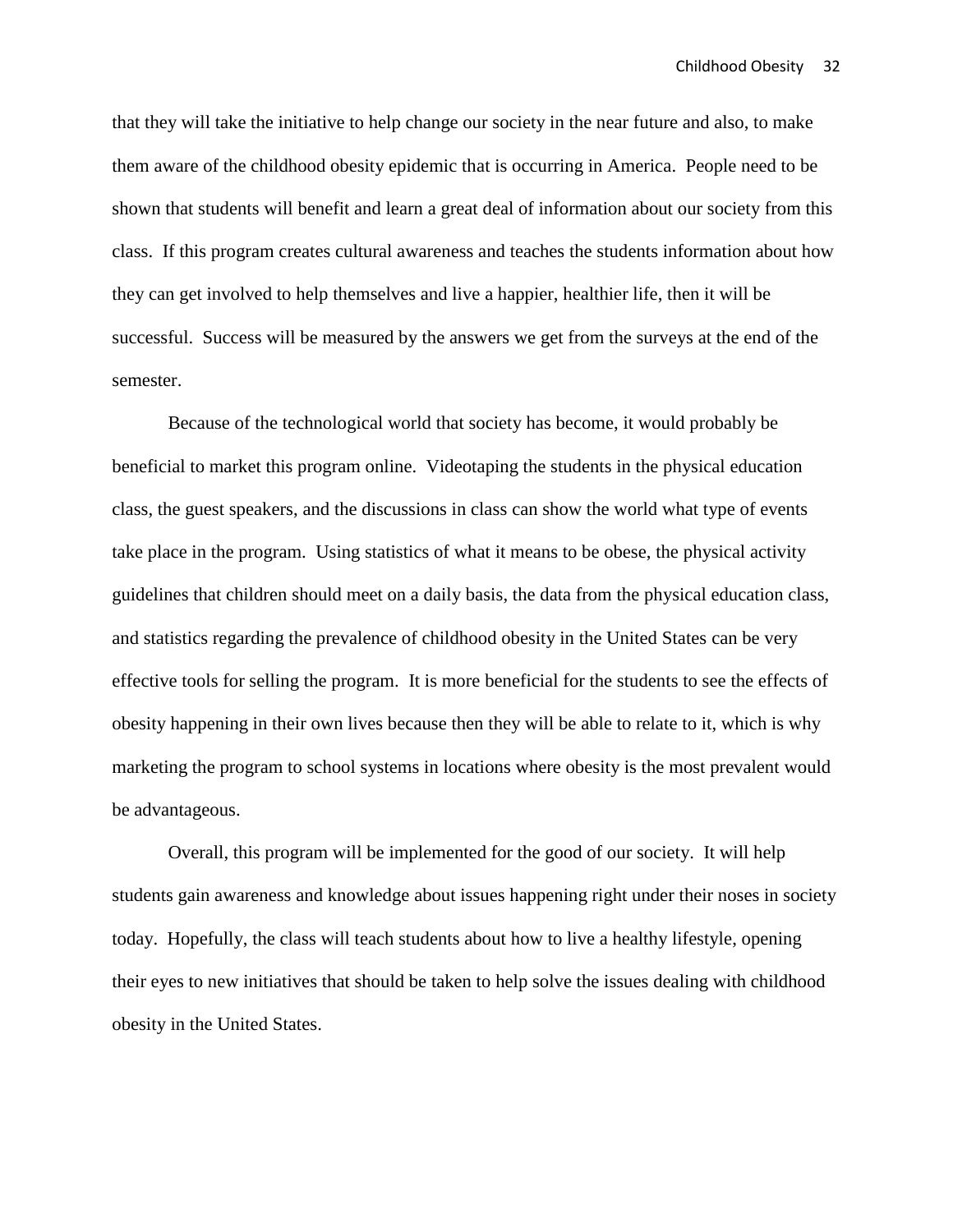Childhood Obesity 33

#### *Limitations*

Further research may be needed to truly provide reasonable evidence on some of the topics mentioned throughout this paper. More research is needed on the effects of exergaming on children, possibly using a greater population to show significant results for this initiative. The role of the media yields both positive and negative results in the lifestyles of children; therefore, more research is needed to provide support for the hypotheses that were stated in this paper to be able to make conclusions. Although, this paper provides readers with comprehensive knowledge about the childhood obesity epidemic in the United States, and the lack of physical activities in schools, there is always room for further research.

## *Conclusion*

This significance of this paper was to teach readers about the problem of childhood obesity in the United States. The causes, effects, and health risks were discussed to give a general overview of the negative consequences obesity can have on people. The comparison of physical education in school systems from the very beginning of its existence up until now has dramatically changed and this is one of the prominent causes of childhood obesity. Along with poor nutrition, lack of exercise and leading a sedentary lifestyle can greatly provoke negative outcomes in children's overall health. Even though there has been a lack of physical education in school systems across the United States, there has also been a slight increase in the number of initiatives to help change this issue. In order to signify the importance to change the way our society is, this capstone paper was written in an attempt to educate readers on the initiatives for changing the childhood obesity epidemic in America. Michelle Obama's "Let's Move!" initiative, the NFL's Play60, the Active Achiever's program, and a new proposal for change were all discussed to provide readers with possible positive outlooks on the issues described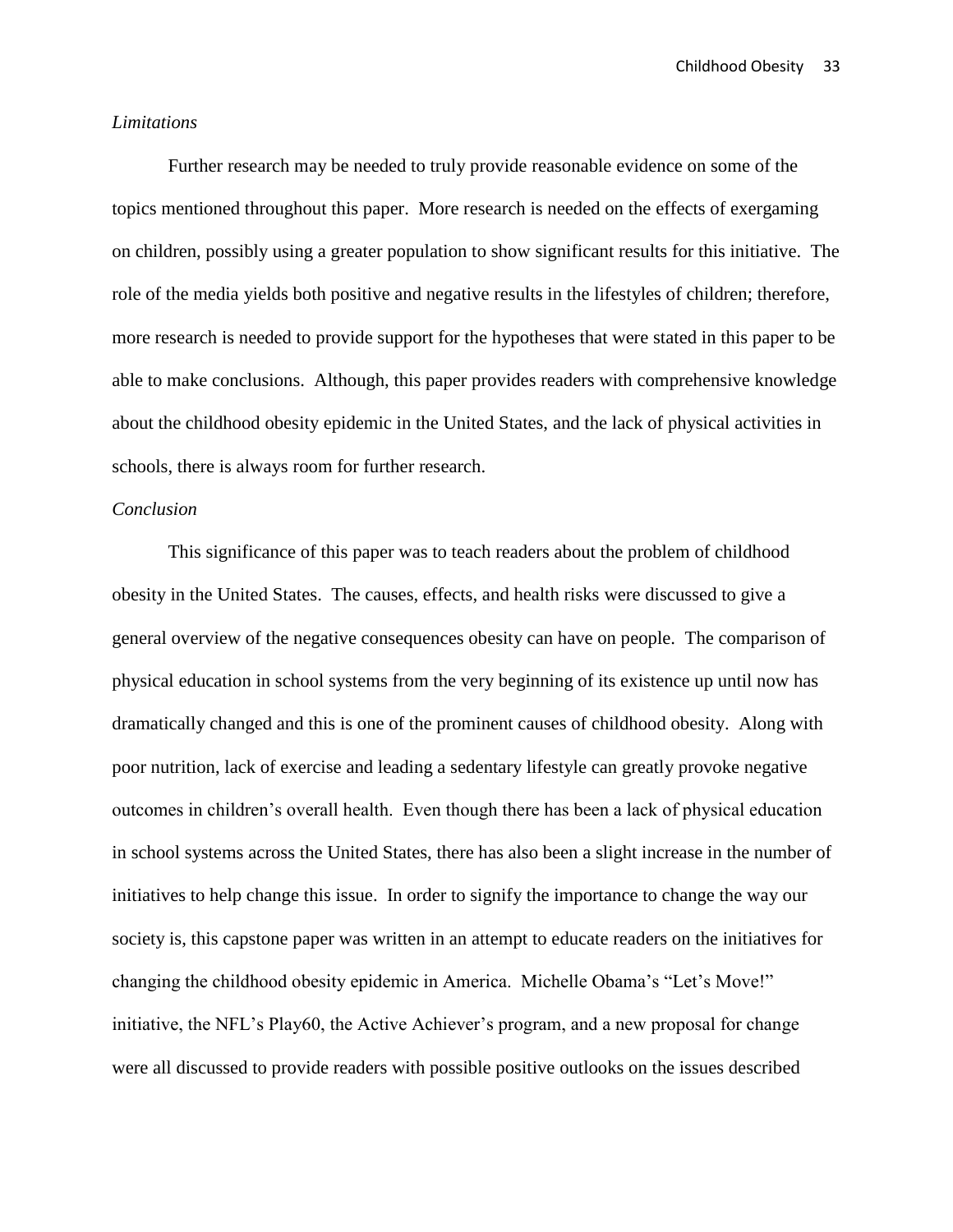previously in the paper. If a change is not made in the near future, there will be a generation of people that may not outlive their parents. The childhood obesity epidemic is a huge issue in America, but overall, as shown through the research within the paper, there has been a greater push forward in the fight with childhood obesity.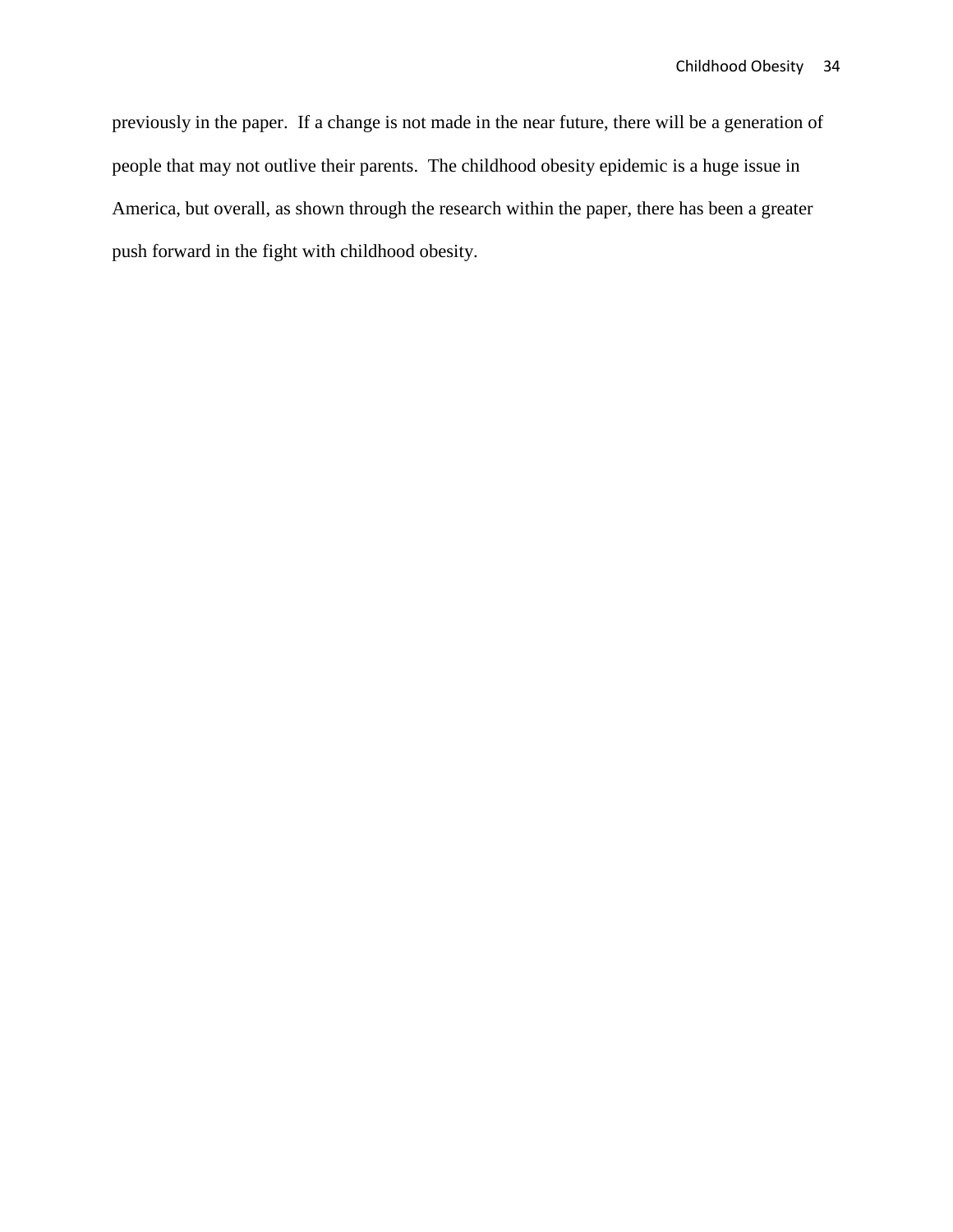#### Works Cited

- American Academy of Child and Adolescent Psychiatry. (2011). Obesity in children and teens. [http://www.aacap.org/cs/root/facts\\_for\\_families/obesity\\_in\\_children\\_and\\_teens.](http://www.aacap.org/cs/root/facts_for_families/obesity_in_children_and_teens) (Accessed: April 2, 2012).
- American College of Sports Medcine. (2005). Childhood obesity. [http://www.acsm.org.](http://www.acsm.org/) (Accessed on: February 23, 2012).
- Argon, P., Berends, V., Ellis, K., and Gonzalez, M. (2010). School wellness policies: Perceptions, barriers, and needs among school leaders and wellness advocates. *Journal of School Health, 80(11),* 527-535.
- Boyce, A. (2001). Physical education overview, preparation of teachers. [http://education.stateuniversity.com](http://education.stateuniversity.com/) (Accessed February 24, 2012).
- Center for Disease Control and Prevention. (2011). Childhood Obesity Facts.

[http://www.cdc.gov/healthyyouth/obesity/facts.](http://www.cdc.gov/healthyyouth/obesity/facts) (Accessed: February 23, 2012).

Center for Disease Control and Prevention. (2011). Physical Activity Facts.

[http://www.cdc.gov/healthyyouth/physicalactivity/facts.htm.](http://www.cdc.gov/healthyyouth/physicalactivity/facts.htm) (Accessed: February 23, 2012).

Center for Disease Control and Prevention (1995). Youth Risk Behavior Survey. Atlanta, GA: Centers for Disease Control and Prevention.

Dewey, J. (1944). Democracy and Education. New York, NY: The Free Press.

- Dietz, W. & Gortmaker, S. (1985). Do we fatten our children at the TV set? Obesity and television viewing in children and adolescents. *Pediatrics,* 807-812.
- Feldman, R. S, (2008). Development across the life span. Upper Saddle River, NJ: Pearson Prentice Hall.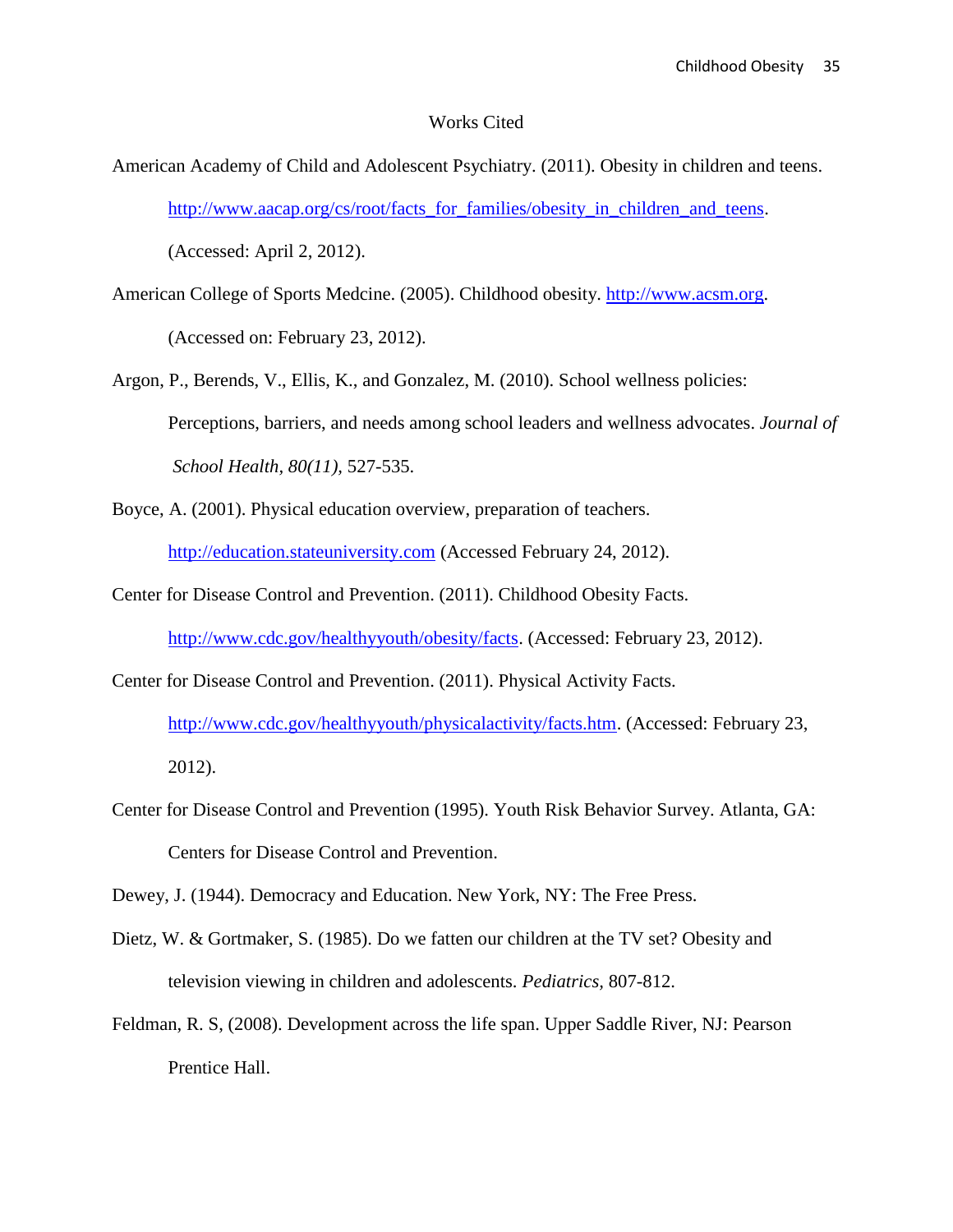- Finn, K. E. (2012). Integration of physical activity and technology motion devices within a combined  $5<sup>th</sup>$  and  $6<sup>th</sup>$  grade science curriculum. Unpublished doctoral dissertation, Boston University.
- Fogel, V. A., Miltenberger, R. G., Graves, R. & Koehler, S. (2010). The effects of exergaming on physical activity among inactive children in a physical education classroom. *Journal of Applied Behavioral Analysis, 43,* 591-600.
- Harris, J., Bargh, J., Brownell, K. (2009) Priming effects of television food advertising on eating behavior. *Health Psychology, 28(4),* 404-413.
- Kaiser Family Health Foundation. (2004). The role of media in childhood obesity. [http://www.kff.org](http://www.kff.org/) (Accessed: February 23, 2012).
- Kalanaj, B. (2010). Childhood obesity. Children's Hospitals and Clinics of Minnesota. [http://www.childrensmn.org/blog/kidshealth/category/childhood-obesity.](http://www.childrensmn.org/blog/kidshealth/category/childhood-obesity) (Accessed: March 19, 2012).
- Lee, Mabel (1983). A history of physical education and sports in the U.S.A. Wiley Publishing, New York.
- Lee S.M., Burgeson C.R., Fulton J.E., Spain C.G. (2006). Physical education and physical activity: results from the School Health Policies and Programs Study 2006. J*ournal of School Health 2007, 77(8),* 435–463.
- Let's Move! (2010). America's Move to Raise a Healthier Generation of Kids. <http://www.letsmove.gov/> (Accessed: April 5, 2012).
- Lumpkin, A. (1994). Physical education and sport: A Contemporary Introduction, 3rd edition. St. Louis: Mosby.

National Association for Sport and Physical Education. (2009). Physical education trends in our